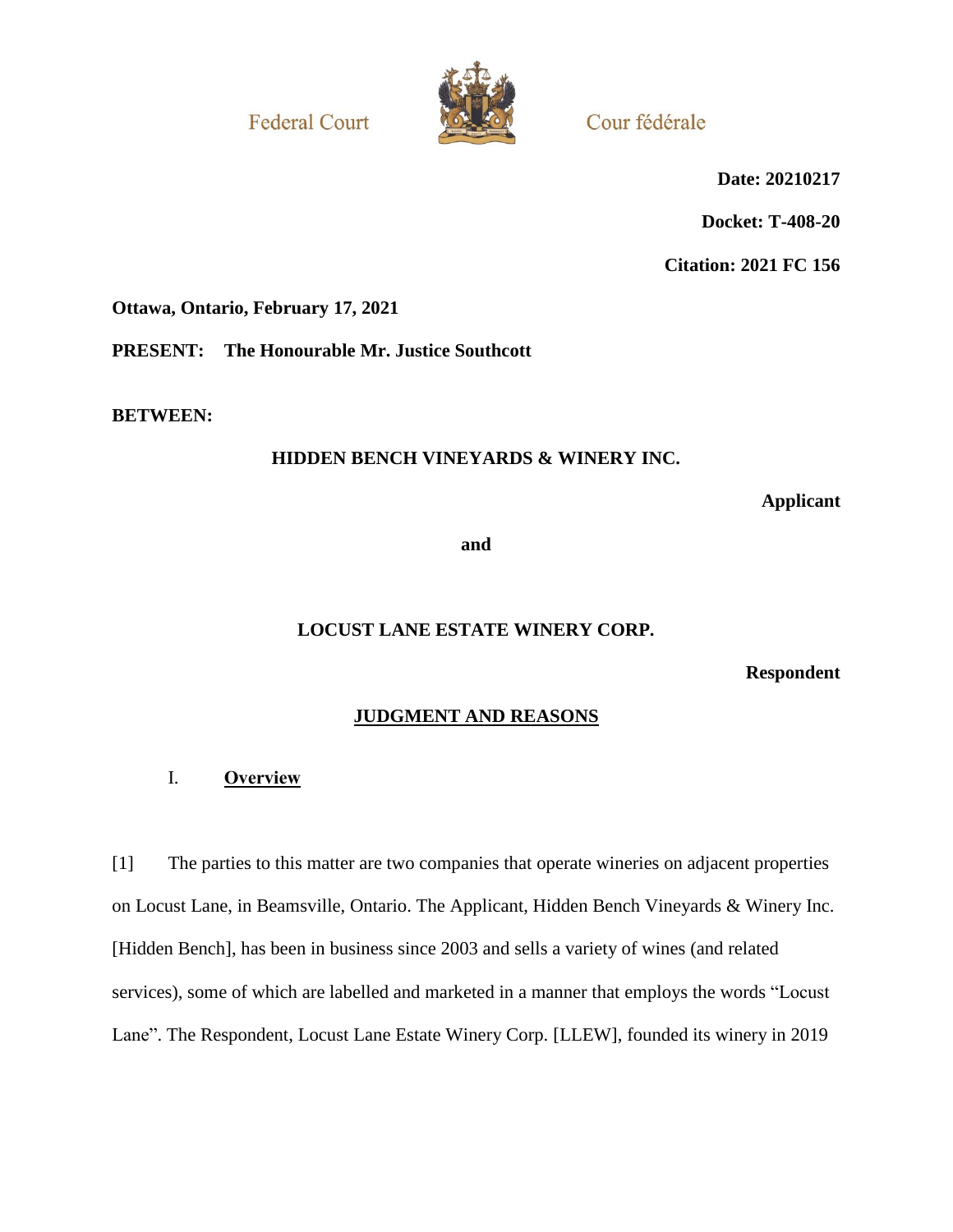and uses the name "Locust Lane Estate Winery" to label and market its wines and related services.

[2] As a result, Hidden Bench brought the within application seeking a declaration that it is the owner of the unregistered trademark LOCUST LANE and seeking various forms of relief for alleged passing off by LLEW in contravention of ss 7(b) and (c) of the *Trademarks Act*, RSC 1985, c T-13 [the Act]. This decision addresses Hidden Bench's application.

[3] As explained in greater detail below, this application is dismissed, because Hidden Bench has not satisfied the test applicable to the establishment of a cause of action under either s 7(b) or s 7(c) of the Act.

## II. **Background**

A. *Hidden Bench Vineyards & Wineries Inc.*

[4] Hidden Bench is a corporation incorporated pursuant to the laws of Ontario, founded in 2003 by its President and Director, Mr. Harald Thiel, who has sworn an affidavit and been crossexamined in this proceeding. Hidden Bench owns three vineyards in Beamsville, Ontario: the Rosomel Vineyard located at 4088 King Street; the Felseck Vineyard located at 4147 Locust Lane; and the Locust Lane Vineyard located at 4152 Locust Lane.

[5] Hidden Bench crafts many different styles of wines, including Rosé, Pinot Noir, Viognier, and Riesling, all of which are produced using grapes harvested from its three estate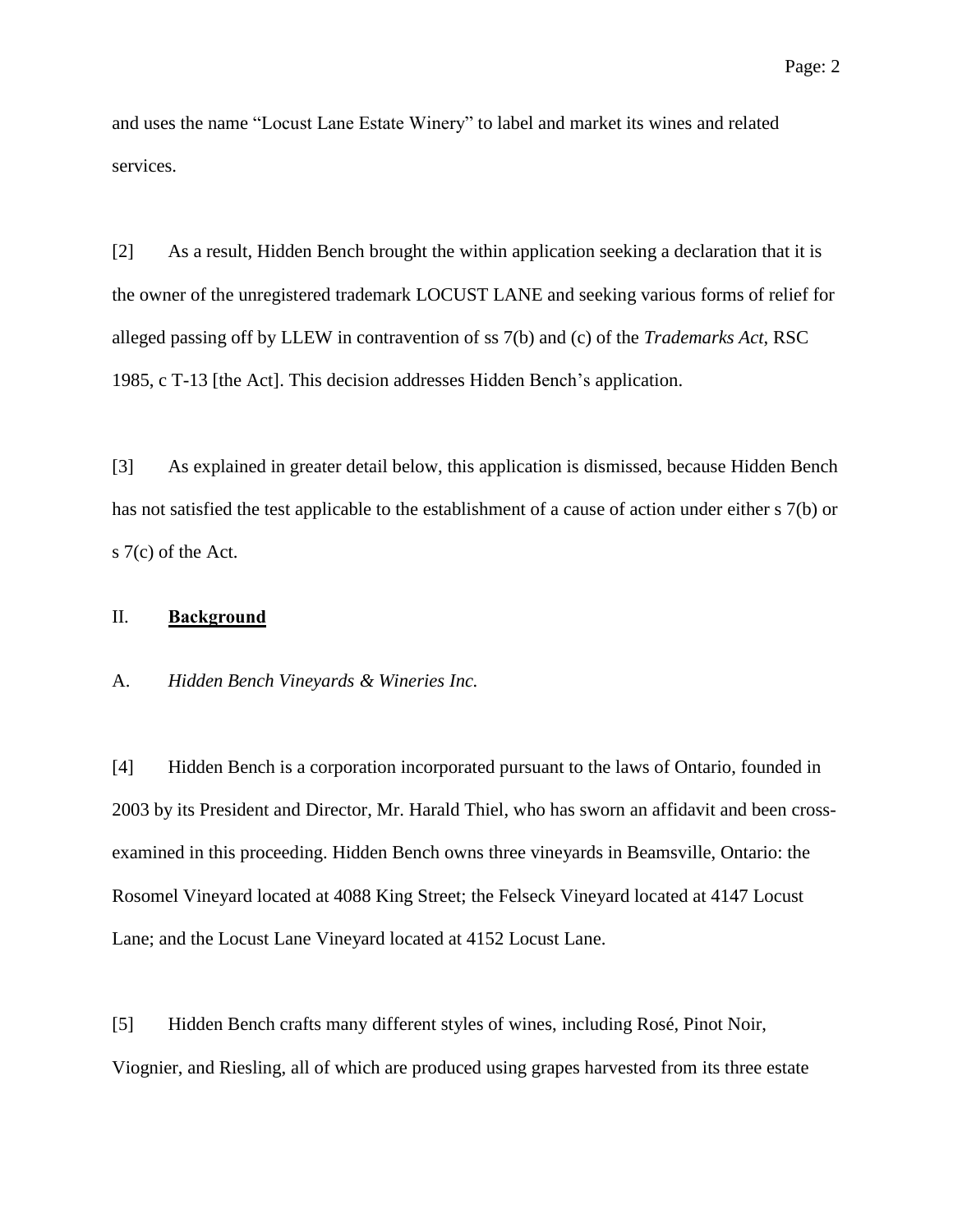vineyards and are certified organic. It produces all of its wines onsite and sells those products throughout Canada and internationally. Hidden Bench also provides on-site wine tastings and operates a retail store at 4152 Locust Lane and an online store and wine club. It asserts that it has continuously and extensively used the LOCUST LANE mark in association with winery and vineyard services since at least as early as 2003 and in association with goods consisting of alcoholic beverages including wine since as early as 2005.

[6] The labels of certain wines in Hidden Bench's portfolio include the words "Locust Lane". Examples of such wine labels (front and back) are shown below (although the Court cannot confirm from the evidence that the examples below of the front and back "Locust Lane Rosé" labels are from the same vintage):

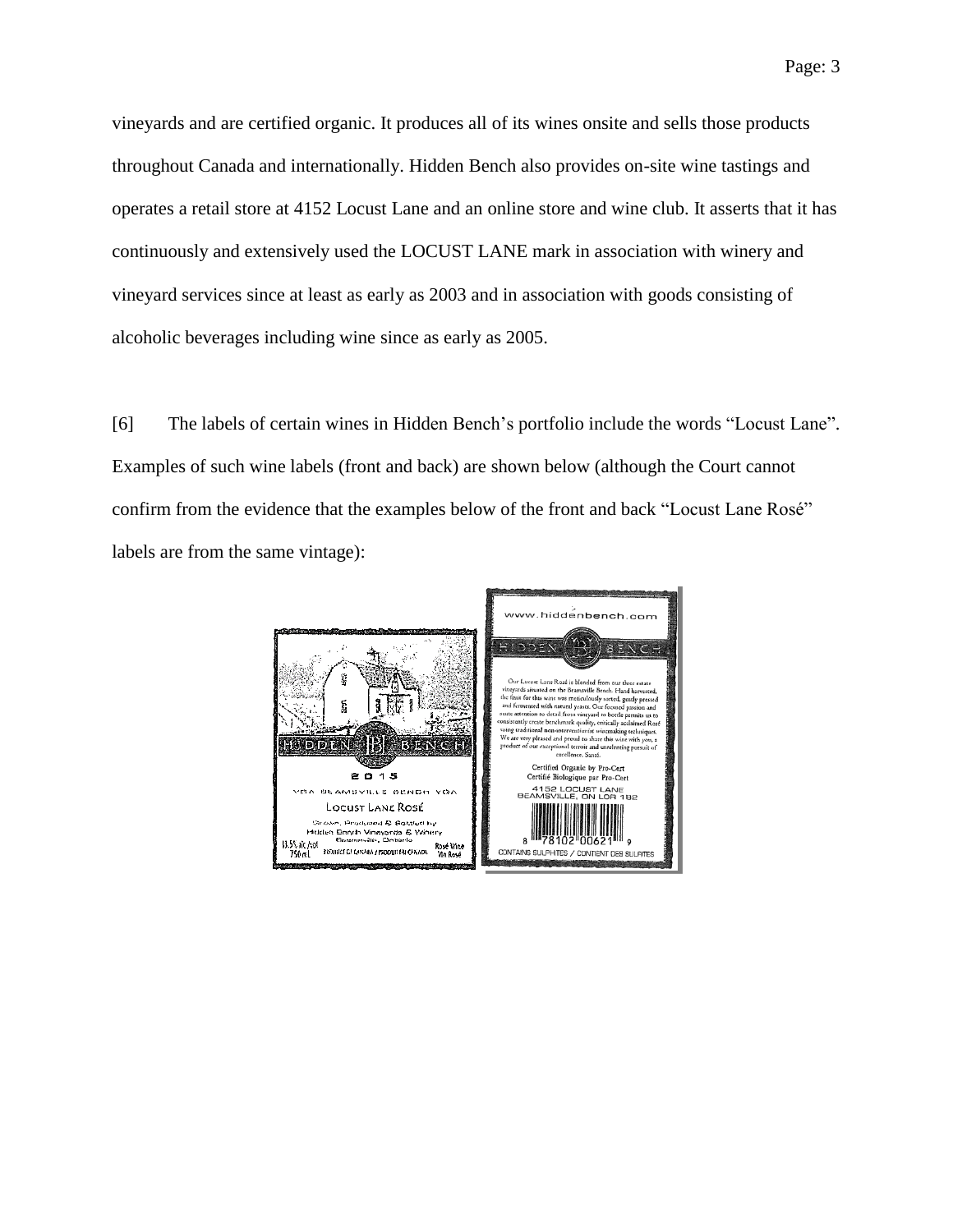

[7] As will be canvassed in more detail later in these Reasons, Hidden Bench also employs the words "Locust Lane" on its website "www.hiddenbench.com", which it has maintained since at least as early as 2006, and in other marketing efforts. Hidden Bench sells its wine through provincial liquor control boards such as the Liquor Control Board of Ontario, as well as through hotels, restaurants, event venues, its website and the retail store on its property. All of its wines have been approved and certified by Vintners Quality Alliance Ontario [VQA], a certification that is intended to ensure winemaking and labelling integrity and entitles the use of the VQA logo on wine labels and capsules.

[8] Between 2006 and 2019, sales of what Mr. Thiel refers to as LOCUST LANE branded wines have exceeded \$2,400,000. Approximately half of Hidden Bench's wine sales are through its retail store located on its property.

B. *Locust Lane Estate Winery Corp.*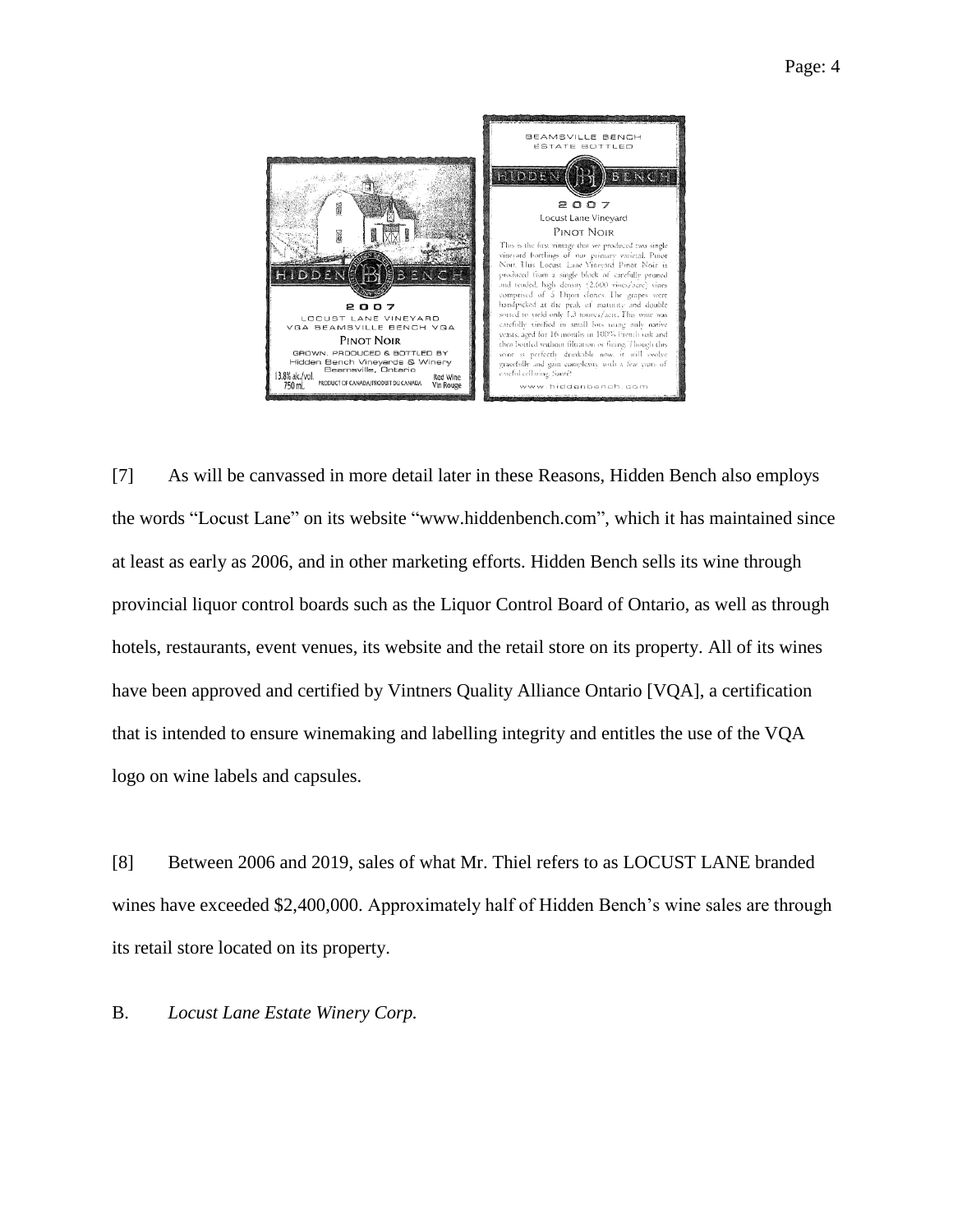Page: 5

[9] In 2019, Michael Sannella, Frank Mondelli and Douglas Wheler [the Investors] purchased a property at 4041 Locust Lane, Beamsville, Ontario (adjacent to Hidden Bench's property), with a pre-existing winery, retail and tasting facility. Mr. Sannella has sworn an affidavit and been cross-examined in this proceeding. The purchased property was formerly the Mike Weir winery, which was in receivership. The Investors hired Jeff Innes, who had previously been involved with making wines on the property, to be their winemaker. With the help of Mr. Innes, they developed a plan to revamp the property and replant and expand upon its existing grape plantings.

[10] The Respondent was incorporated on August 26, 2019, under the *Ontario Business Corporations Act*, RSO 1990, c B 16, with the name "Locust Lane Estate Winery Corp." Mr. Sannella states in his affidavit that the Investors named the company after the road that the property is situated on, which itself is named after the locust trees that adorn the region.

[11] Before incorporating the company, the Investors conducted a Newly Upgraded Automated Name Search [NUANS] on August 26, 2019, which revealed no active corporations in Ontario with the name "Locust Lane". A NUANS report also revealed no trademarks containing the words "Locust" or "Locust Lane" in Nice class 33, which is the class of goods for wines and spirits.

[12] Following its incorporation, LLEW applied for and was issued several licences from the Government of Ontario and Government of Canada in order to operate its winery. As will be explained shortly, Hidden Bench put LLEW on notice of its alleged rights to the LOCUST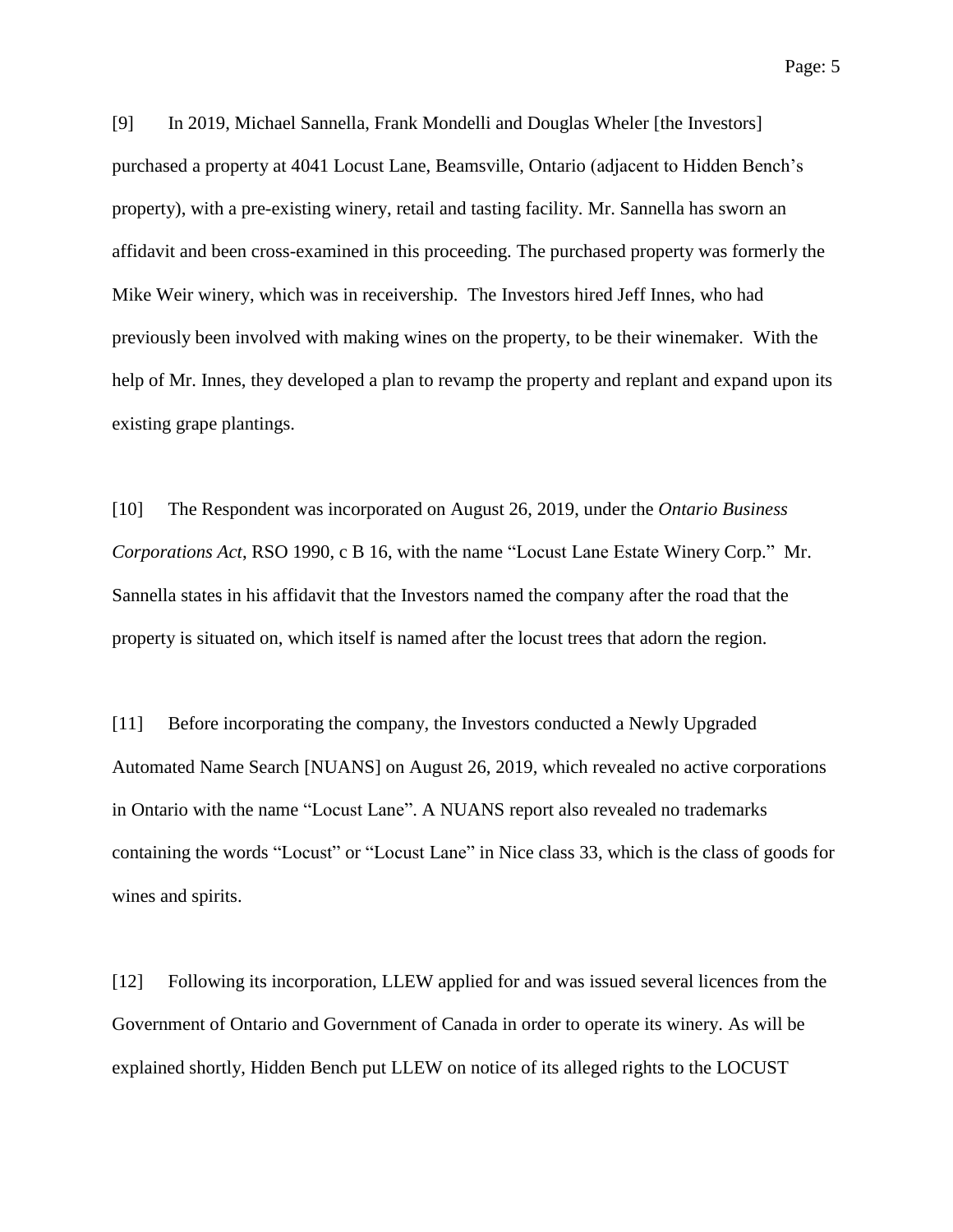LANE mark in January of 2020. LLEW had applied for its Manufacturer's Licence, Licence as a Processor of Grapes, and Excise Duty Licence before it received this notice. The applications for its other licenses were submitted after it was put on notice. On November 14, 2019, LLEW registered the domain name "locustlanewines.com", which it uses for its website.

[13] LLEW worked with a graphic designer to design its wine labels and branding. On or before December 23, 2019, it installed a sign at the entrance to its property, showing a stylized tree and the words "Locust Lane Estate Winery". The sign appeared as follows:



[14] In or about April 2020, LLEW adopted the following iteration of its mark, featuring a stylized "fingerprint" tree and the words "Locust Lane Estate Winery":

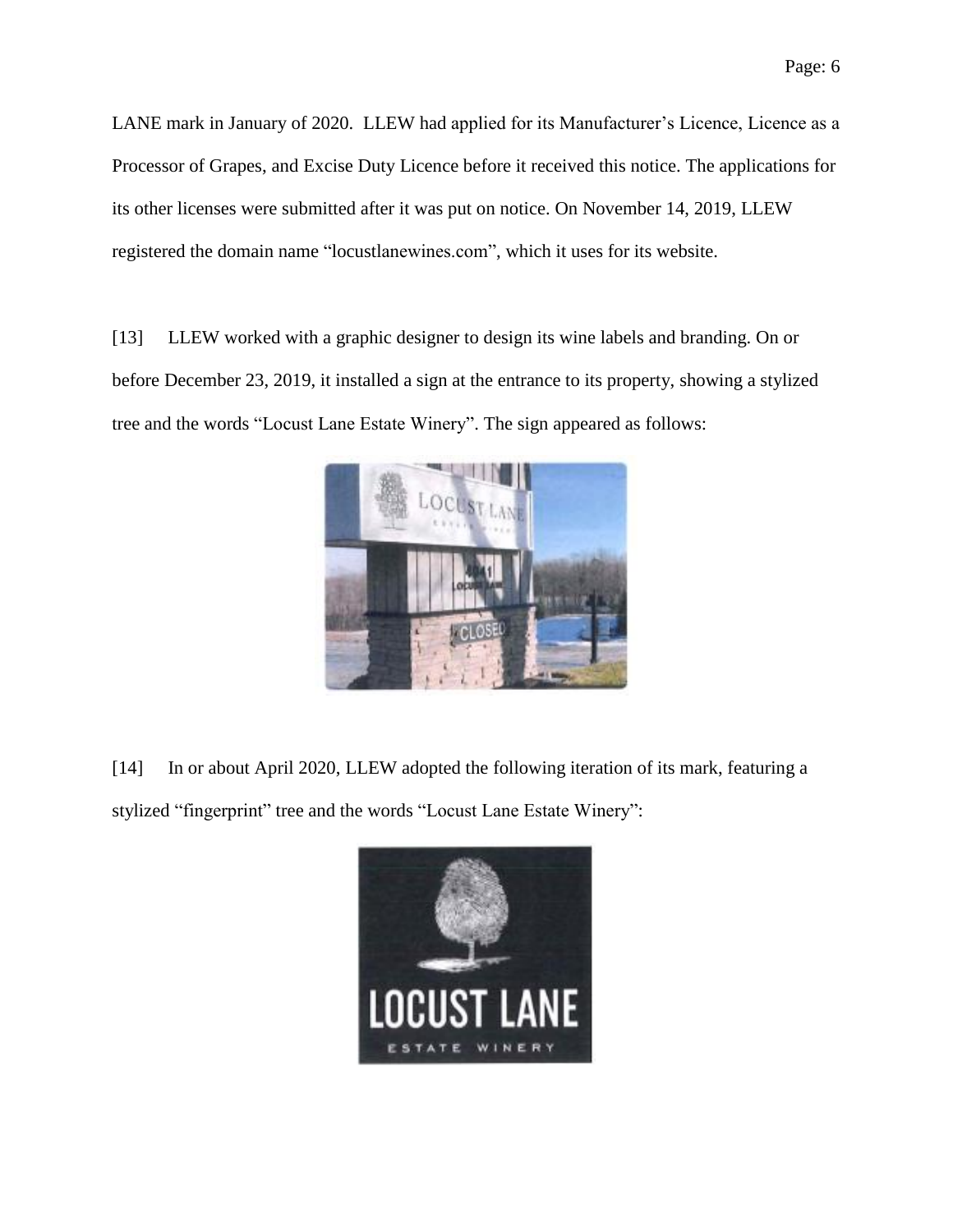[15] A new sign, employing the stylized "fingerprint" tree and the words "Locust Lane Estate Winery", was installed at the entrance to the winery in June 2020, appearing as follows:



[16] LLEW intended to open and begin selling wines at its retail store on its property in May of 2020, but these plans were delayed by the COVID-19 pandemic. It first produced and packaged its wine in July 2020 and began selling wine products in August 2020. The initial release of LLEW's wines consisted of finished wines from various sources, including purchased juice and wines from the vines on the property. A version of its mark, employing the stylized "fingerprint" tree and the words "Locust Lane Estate Winery", appears on its wine labels. The following are examples of the labels employed on the front and back of LLEW's bottles: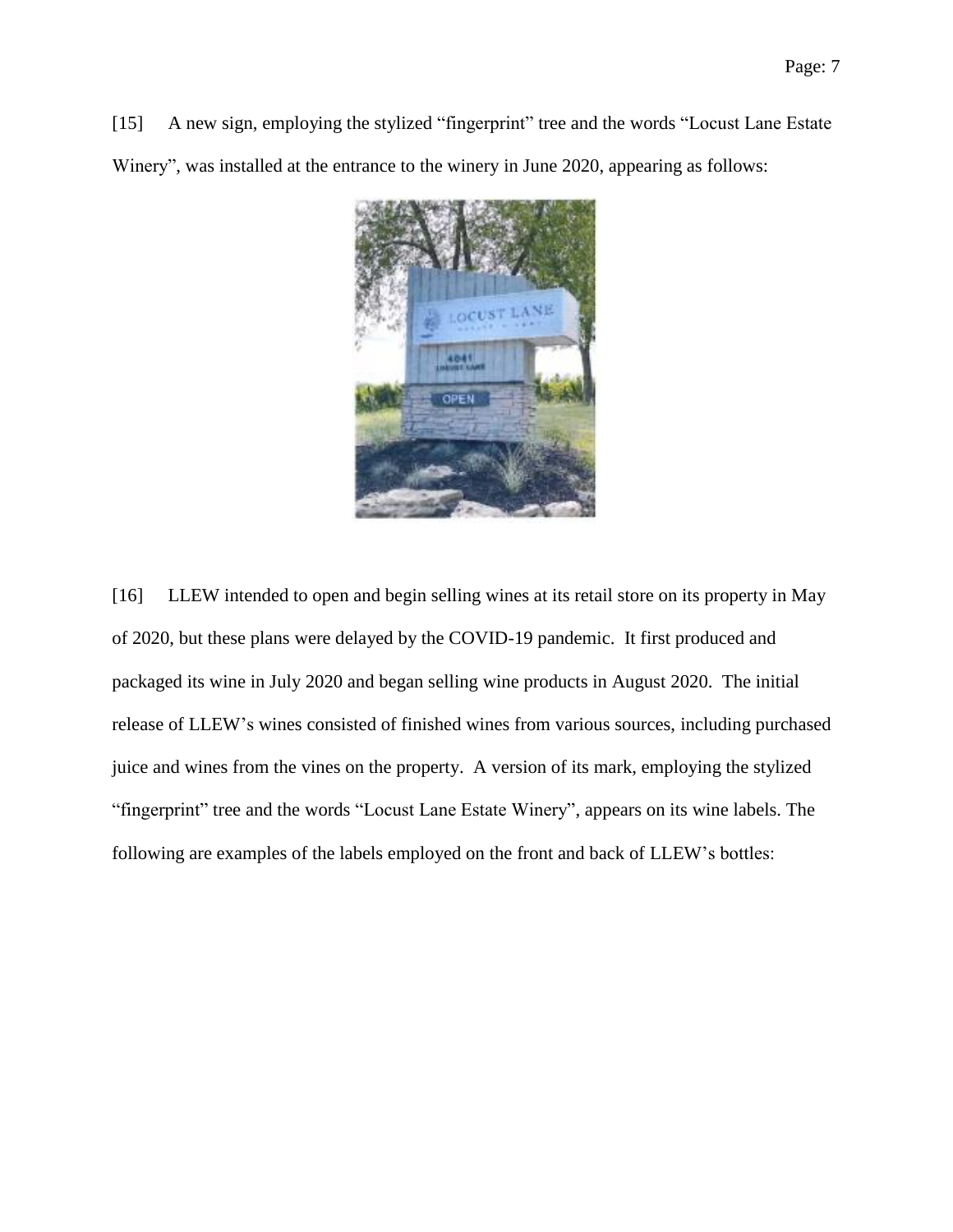

[17] LLEW sells its wines through its retail store on its property, as well as to restaurants, event centres, and golf courses. Between August 1, 2020 and September 30, 2020, its revenue from wine sales amounted to \$63,287.44 (excluding HST). LLEW also provides vineyard and winery-related services, including wine tastings, restaurant services, in-person events and a proposed expansion into "glamping" (glamorous camping).

## C. *Events Leading to the Hearing of this Application*

[18] Hidden Bench first became aware of LLEW's winery from a tweet dated December 23, 2020 by *Wines in Niagara* journalist Rick VanSickle. The tweet introduced the winery and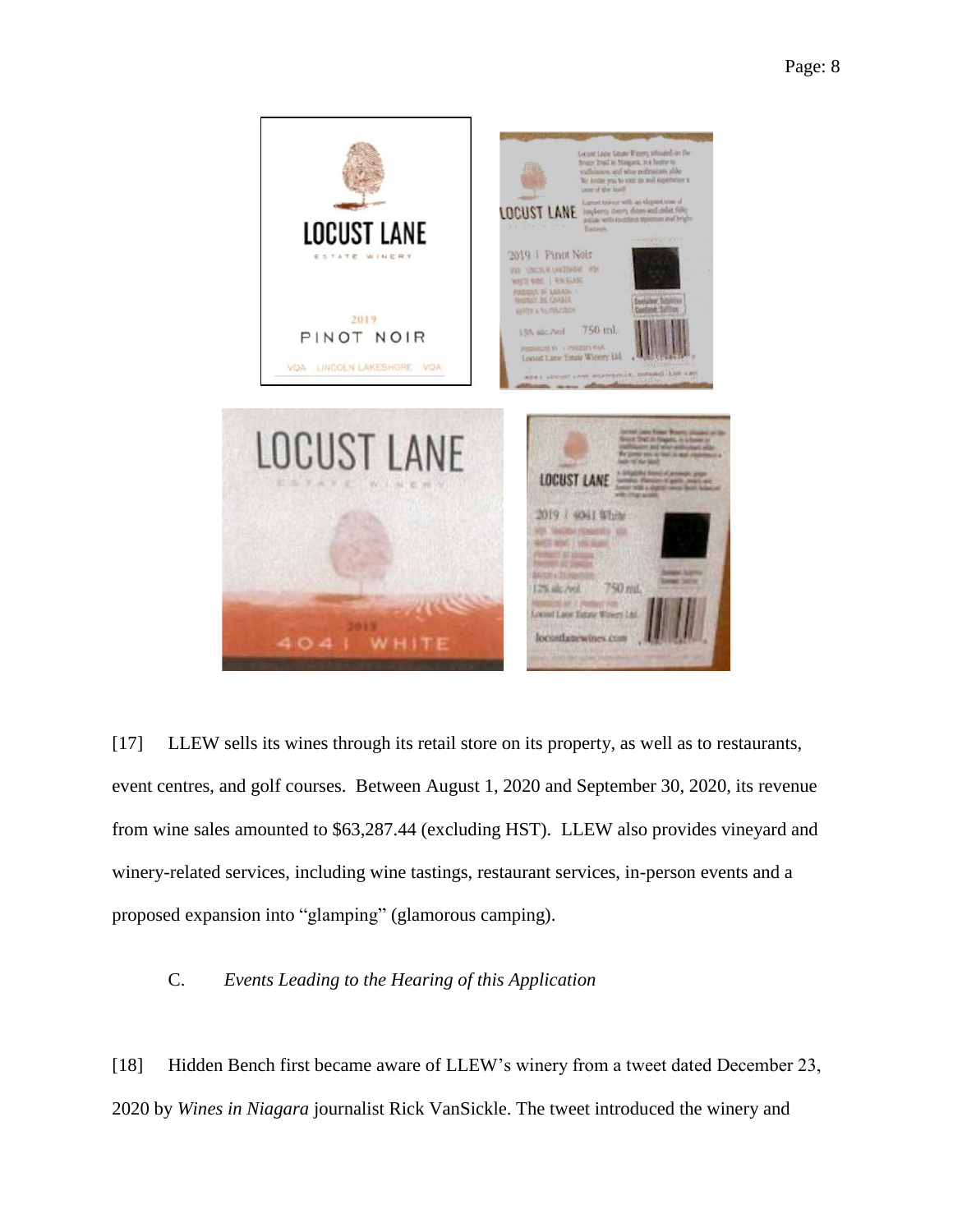attached a photo of LLEW's sign. Hidden Bench also learned of LLEW's "locustlanewines.com" domain in December of 2019.

[19] On January 6, 2020, Hidden Bench's counsel sent a letter to Mr. Sannella expressing concern that the Respondent's use of the LOCUST LANE mark is likely to mislead the public into believing that Hidden Bench is the source of LLEW's goods and services. The letter requested that LLEW cease all use of LOCUST LANE in association with any goods and services and undertake in writing to refrain from conducting such activities in the future.

[20] On January 31, 2020, Hidden Bench filed Trademark Application No. 2009369 in relation to the mark LOCUST LANE for use in association with wine.

[21] Following a conversation between Mr. Thiel and Mr. Sannella on or around February 3, 2020, Hidden Bench's counsel sent LLEW a further letter on February 4, 2020, alleging that its use of the LOCUST LANE mark constitutes passing off contrary to the common law and s 7(b) of the Act*.* This letter, among other things, requested that LLEW cease all use of the LOCUST LANE mark and cancel its registration of "locustlanewines.com".

[22] As LLEW did not comply with this request, Hidden Bench filed a Notice of Application on March 23, 2020, commencing this application for relief under the Act and claiming the following relief:

A) a declaration that: (i) Hidden Bench is the owner of the trademark LOCUST LANE; (ii) LLEW has directed attention to their website, goods, services and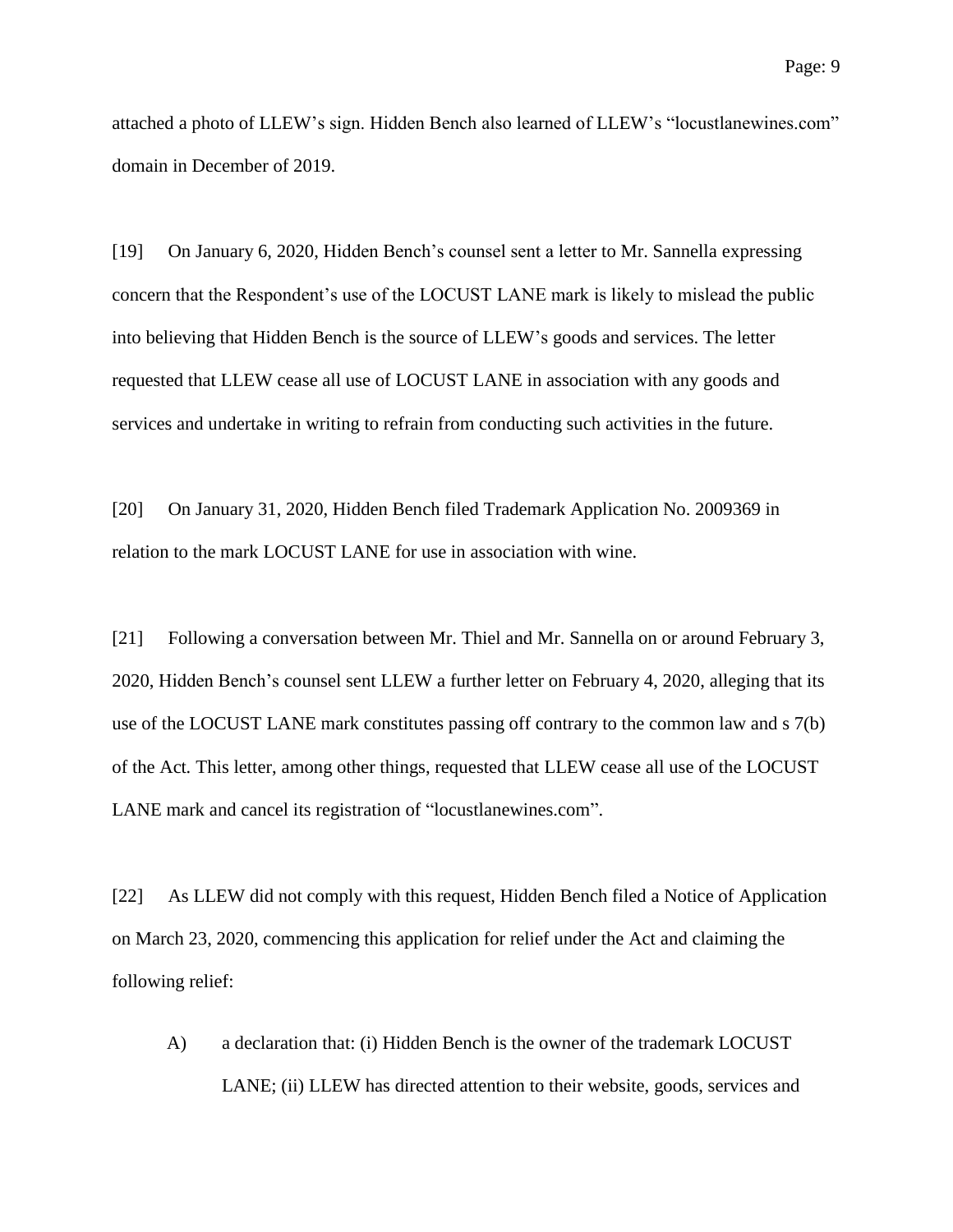business in such a way as to cause or be likely to cause confusion between their goods, services and/or business and the goods, services and/or business of Hidden Bench, contrary to law and s 7(b) of the Act; and (iii) LLEW has passed off their goods, services and business in association with the LOCUST LANE mark and the domain name "locustlanewines.com", as and for those of Hidden Bench, contrary to law and  $s \, 7(c)$  of the Act;

- B) related injunctive relief and an order for delivery up or destruction of materials offending the injunction;
- C) an order requiring LLEW to transfer to Hidden Bench the registration for the domain name "locustlanewines.com";
- D) damages or, alternatively, an accounting of profits;
- E) punitive and exemplary damages; and
- F) pre-judgment interest and costs.

[23] The parties exchanged records including affidavit evidence and conducted crossexaminations thereon. The hearing of this matter was conducted by videoconference employing the Zoom platform on January 27, 2021.

## III. **ISSUES**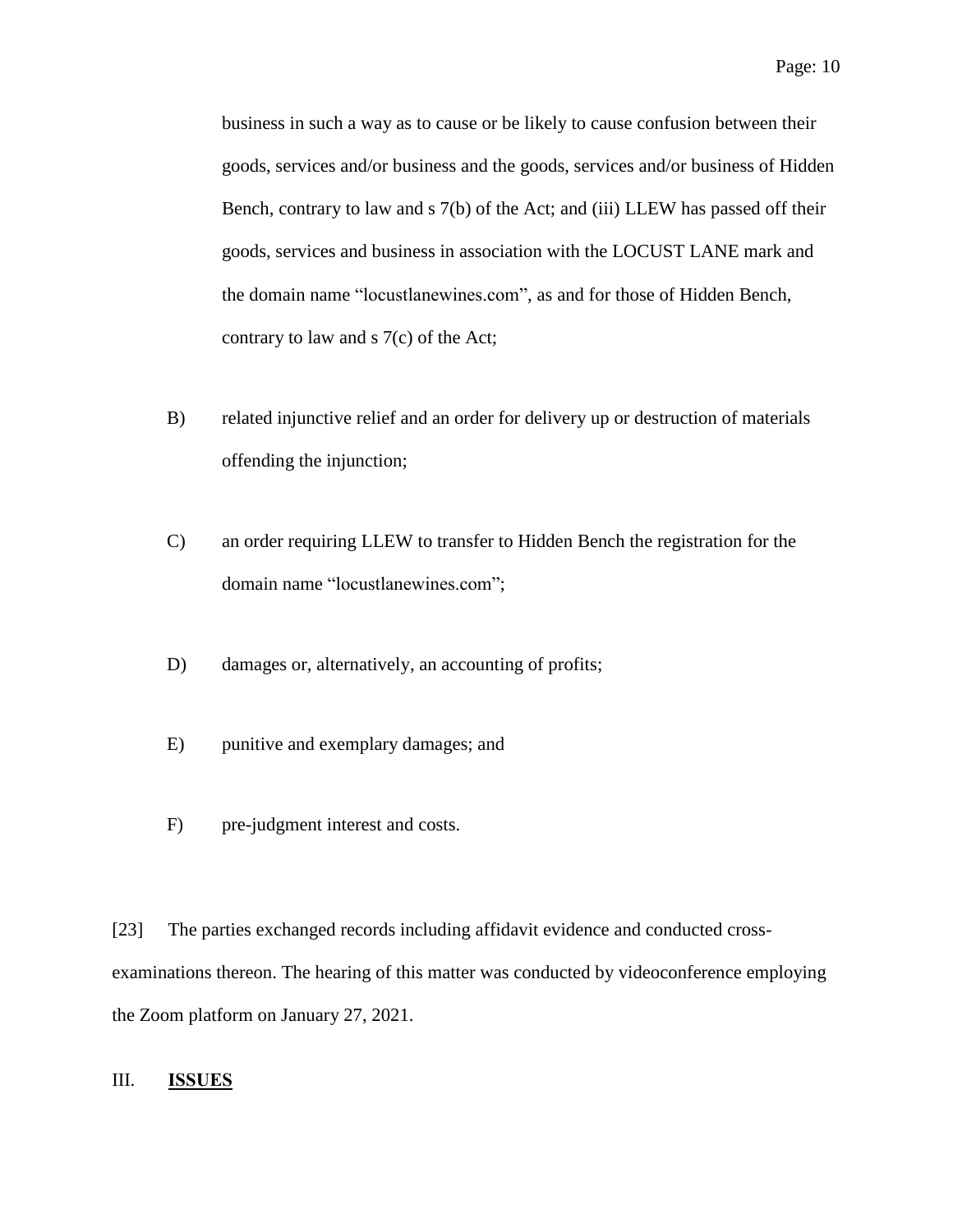[24] In its Memorandum of Fact and Law, Hidden Bench articulates the issues in this application as follows:

- A) LLEW 's use of Hidden Bench's LOCUST LANE mark passes off LLEW's goods, services and business as and for those of Hidden Bench and depreciates the value of the goodwill in Hidden Bench's LOCUST LANE mark;
- B) LLEW has directed attention to its website, goods, services, and business in such a way as to cause or be likely to cause confusion between its goods, services and/or business and the goods, services and/or business of Hidden Bench;
- C) Hidden Bench is entitled to injunctive relief and delivery up/destruction of offending material; and
- D) Hidden Bench is entitled to monetary relief.
- [25] LLEW instead articulates the issues as follows:
	- A) Has Hidden Bench established that it possesses a valid and enforceable trademark in the geographic name "Locust Lane"?
	- B) Has LLEW directed public attention to its goods, services or business in such a way as to cause or be likely to cause confusion in Canada between its goods, services or business and those of Hidden Bench, contrary to the common law and paragraph 7(b) of the Act?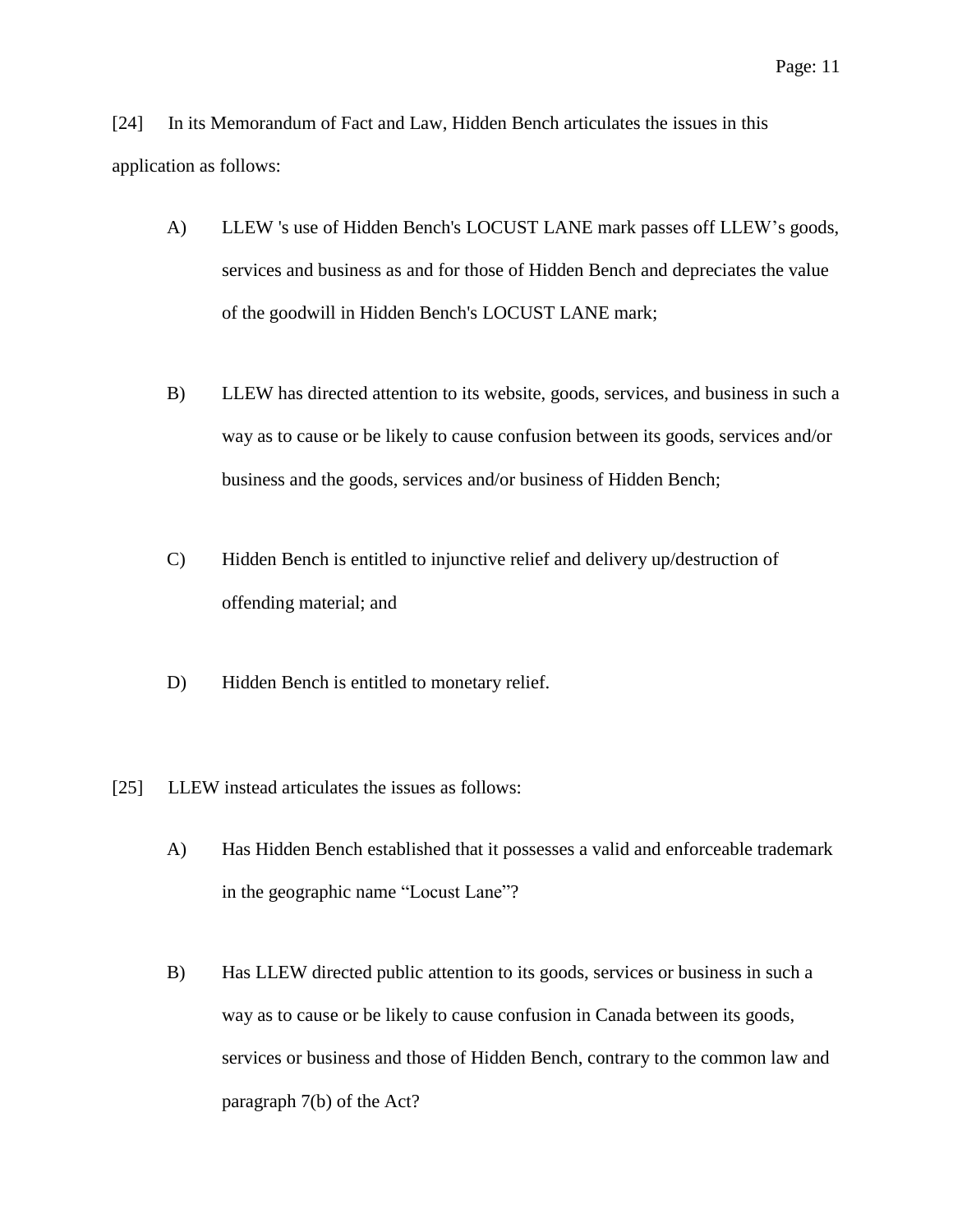- C) Has LLEW passed off its goods or services as and for those ordered or requested, contrary to paragraph 7(c) of the Act?
- D) Is Hidden Bench entitled to any of the relief requested in its Notice of Application?

[26] For reasons that will be explained below in my analysis of the issues in this application, I prefer LLEW's articulation of the issues and will employ those issues as a framework for addressing this application.

## IV. **Analysis**

A. *Has Hidden Bench established that it possesses a valid and enforceable trademark in the geographic name "Locust Lane"?*

[27] In order to address this first issue, I must explain a divergence in the parties' positions as to the nature of causes of action under ss 7(b) and (c) of the Act. It is common ground that Hidden Bench's application asserts causes of action under ss 7(b) and (c). However, the parties disagree as to the elements that must be established under each of these sections. For ease of reference, these sections read as follows:

| <b>7</b> No person shall                                                                                                                        | <b>7</b> Nul ne peut                                                                                                                            |  |
|-------------------------------------------------------------------------------------------------------------------------------------------------|-------------------------------------------------------------------------------------------------------------------------------------------------|--|
|                                                                                                                                                 |                                                                                                                                                 |  |
| (b) direct public attention<br>to his goods, services or<br>business in such a way as<br>to cause or be likely to<br>cause confusion in Canada, | b) appeler l'attention du<br>public sur ses produits, ses<br>services ou son entreprise<br>de manière à causer ou à<br>vraisemblablement causer |  |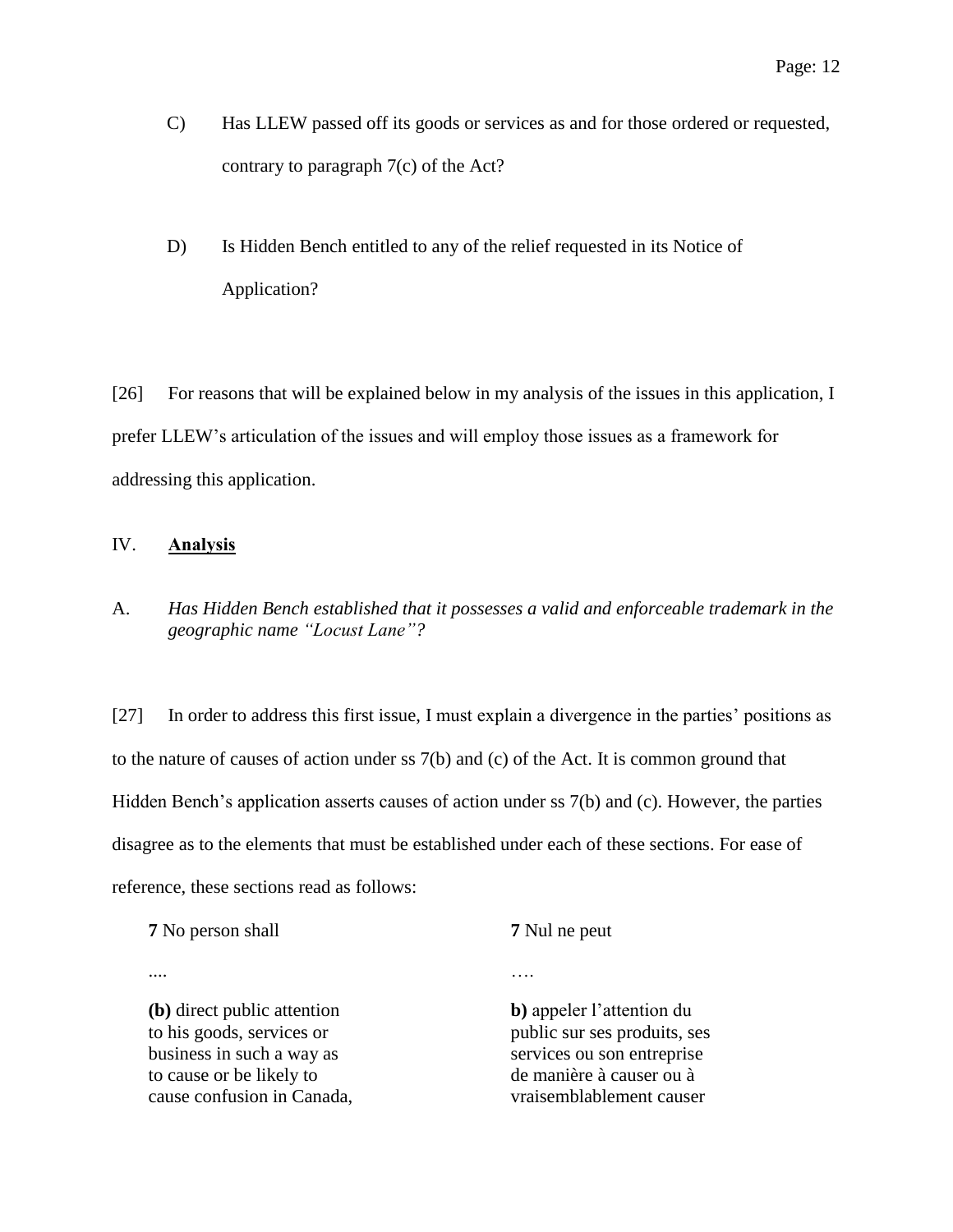**(c)** pass off other goods or services as and for those ordered or requested; or

….

de la confusion au Canada, lorsqu'il a commencé à y appeler ainsi l'attention, entre ses produits, ses services ou son entreprise et ceux d'un autre;

**c)** faire passer d'autres produits ou services pour ceux qui sont commandés ou demandés

[28] Hidden Bench takes the position that s 7(c) is a codification of the common law cause of action for passing off, the three necessary components of which are: (a) the existence of goodwill; (b) deception of the public due to a misrepresentation; and (c) actual or potential damage to the applicant. It argues that s 7(b) represents a separate cause of action that requires only demonstration of confusion.

….

[29] LLEW takes the position that s 7(b), not s 7(c), codifies the common law cause of action for passing off. It agrees with Hidden Bench's articulation of the three components of that cause of action but submits that the establishment of a claim under s 7(b) also requires that an applicant satisfy a threshold issue, i.e. establishing that it possesses a valid and enforceable trademark. Hidden Bench takes the position that no such threshold requirement exists.

[30] LLEW argues that s 7(c) represents a codification of the common law cause of action of passing off by substitution. It relies on Justice Boswell's explanation of this cause of action in *Diageo Canada Inc v Heaven Hill Distilleries Inc*, 2017 FC 571 [*Diageo*] at para 97: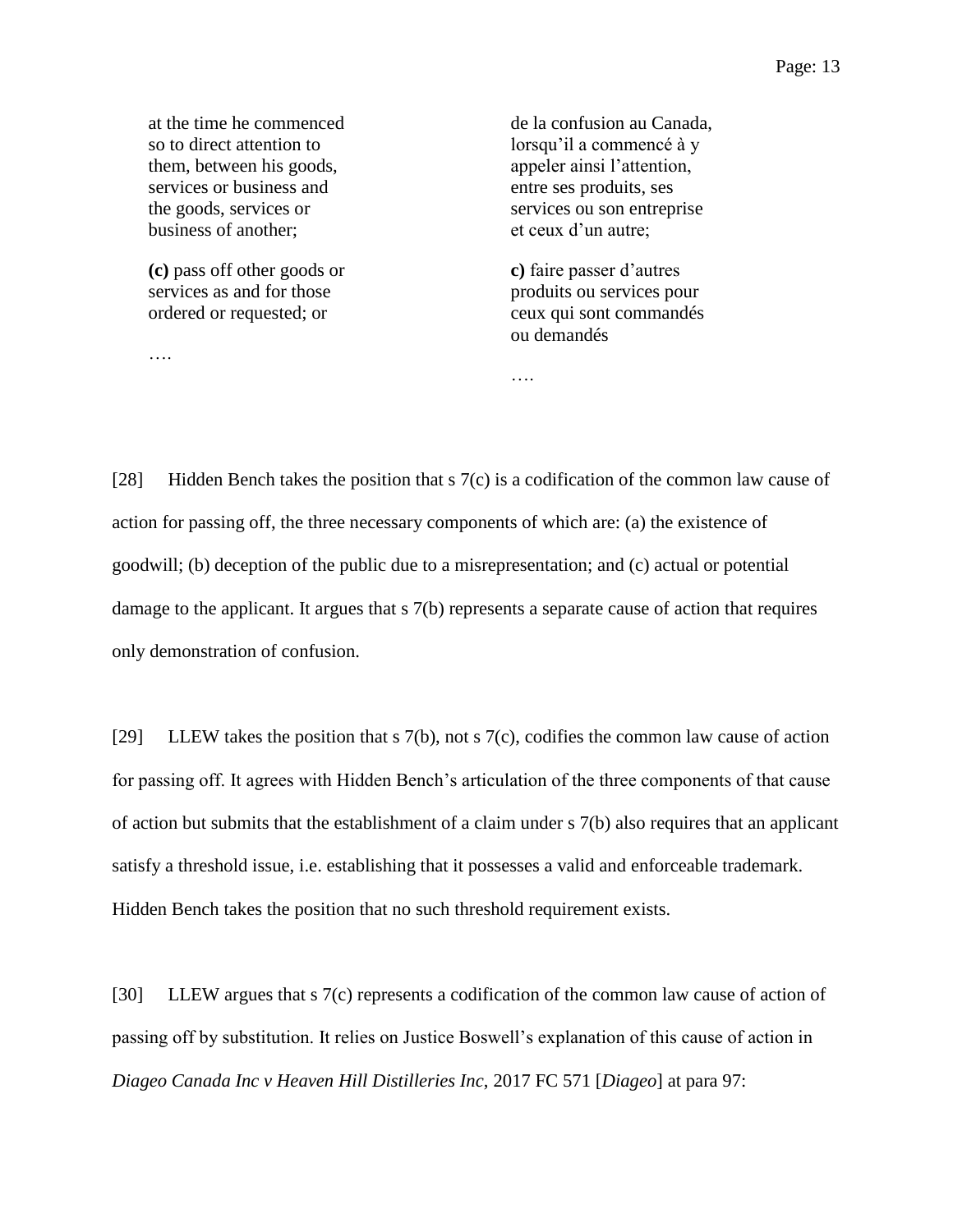97. In *Distrimic Inc v Dispill Inc*, 2006 FC 1229, 301 FTR 52, this Court noted that:

> [67] The cause of action described at subsection 7(c) of the Trade-marks Act is a codification of the common law action of "passing off by substitution" (*Fox on Canadian Law of Trade-marks and Unfair Competition*, above, at page 4-15)

[68] An action based on subsection  $7(c)$  of the Trademarks Act must satisfy the following criteria:

> [...] Passing off by substitution will be established where, in answer to an order for what plainly appears to be the plaintiff's goods, the defendant, without any explanation of the circumstances, supplies corresponding goods of his own or someone else' manufacture without any enquiry whether the plaintiff's goods or merely equivalent goods are required. In order, however, to found a case of passing off by substitution it must be clear that the words in which the order was given referred to goods of the plaintiff and nobody else. It must be clear that proper notice was given to the retailer as to the articles desired and that something was substituted for that which was ordered. It is not an improper substitution of goods or services if the purchaser is told that the goods or services he asked for are not available and agrees to take others in their place. (*Fox on Canadian Law of Trade-marks and Unfair Competition*, above, at page 4-16)

[31] I agree with LLEW's position on the nature of a claim under s 7(c). As further noted in *Diageo* (at para 98), the Federal Court of Appeal stated in *Positive Attitude Safety System Inc v Albian Sands Energy Inc*, 2005 FCA 332 (at para 34) that, in order for there to be a contravention of s 7(c), there must be a substitution of one trader's goods as and for those ordered or requested.

[32] I also agree with LLEW's positions: (a) that it is s 7(b) that codifies the common law cause of action for passing off; and (b) that, when asserting this cause of action through its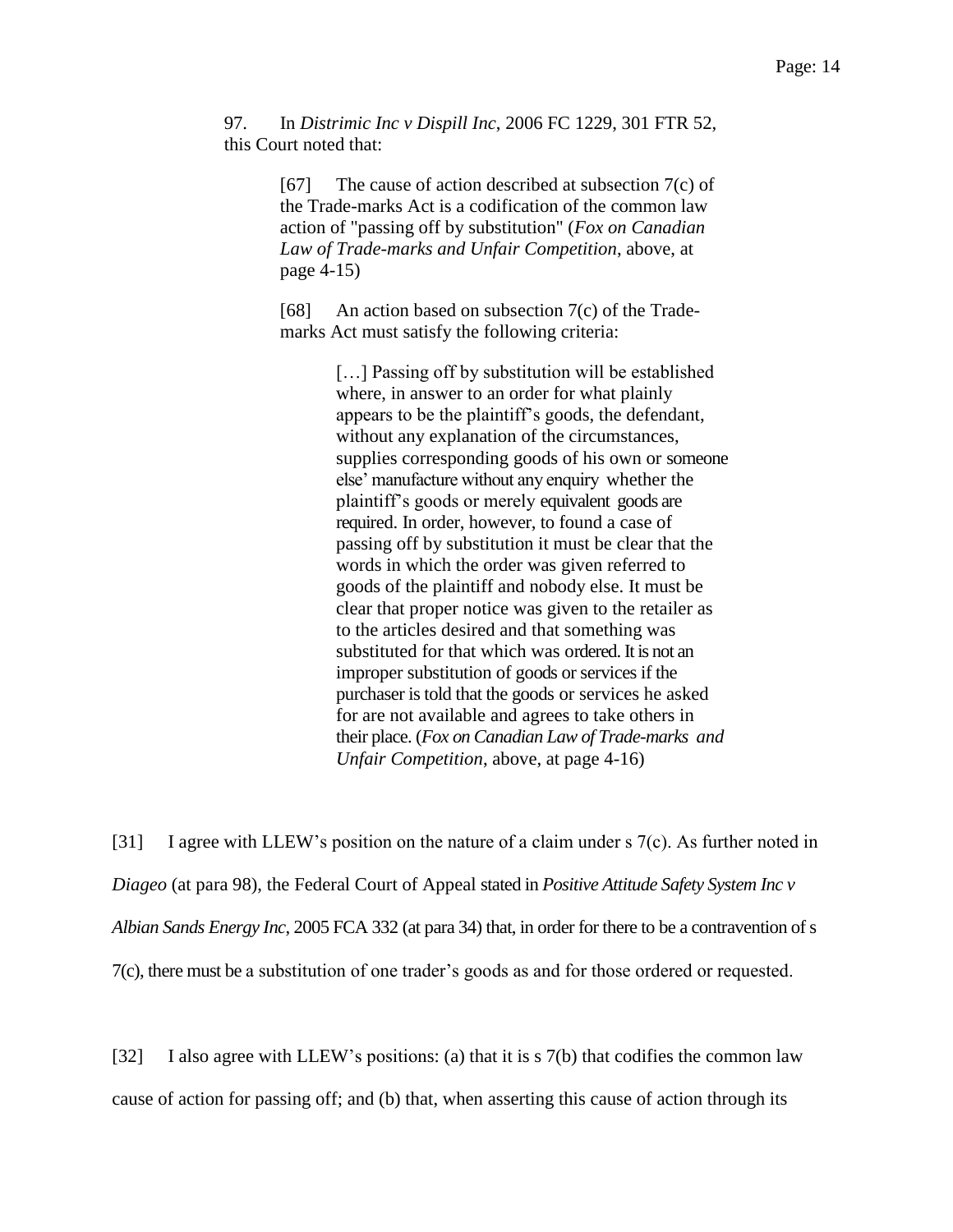statutory formulation in s 7(b), there is an additional threshold requirement that the claimant

must prove possession of a valid and enforceable trademark. As explained in *Nissan Canada Inc* 

*v BMW Canada Inc*, 2007 FCA 255 [*Nissan*] at para 14:

14. Paragraph 7(b) of the Act prohibits a person from directing public attention to his wares, services or business in such a way as to cause or be likely to cause confusion, at the time he commenced the activity in question, with the wares, services or business of another. As stated by this Court in *Kirkbi AG v. Ritvik Holdings Inc.*, [2004] 2 F.C.R. 241 at page 245, (2003) FCA 297, aff'd [2005] 3 S.C.R. 302, paragraph 7(b) is the equivalent statutory expression of the common law tort of passing off with one exception: for resort to that paragraph, a plaintiff must prove possession of a valid and enforceable trade-mark, whether registered or unregistered.

[33] More recently, the Federal Court of Appeal has confirmed this threshold requirement in *Sandhu Singh Hamdard Trust v Navsun Holdings Ltd*, 2019 FCA 295 [*Sandhu Singh*] at para 39, noting that the requirement is derived from constitutional constraints on federal jurisdiction in relation to trademarks.

[34] I therefore turn to consideration of this threshold issue, i.e. whether Hidden Bench has established that it possesses a valid and enforceable trademark in the words "Locust Lane". This requires consideration of the meaning of this requirement. LLEW takes the position that this requirement engages one of its principal arguments in this application, that "Locust Lane" represents a clearly descriptive reference that denotes the geographic location of one of Hidden Bench's vineyards and, more particularly, the road on which both parties' vineyards are situated.

[35] LLEW submits that, in almost all cases, Hidden Bench has used these words as a descriptor and not as a trademark. It further submits that, regardless of Hidden Bench's intention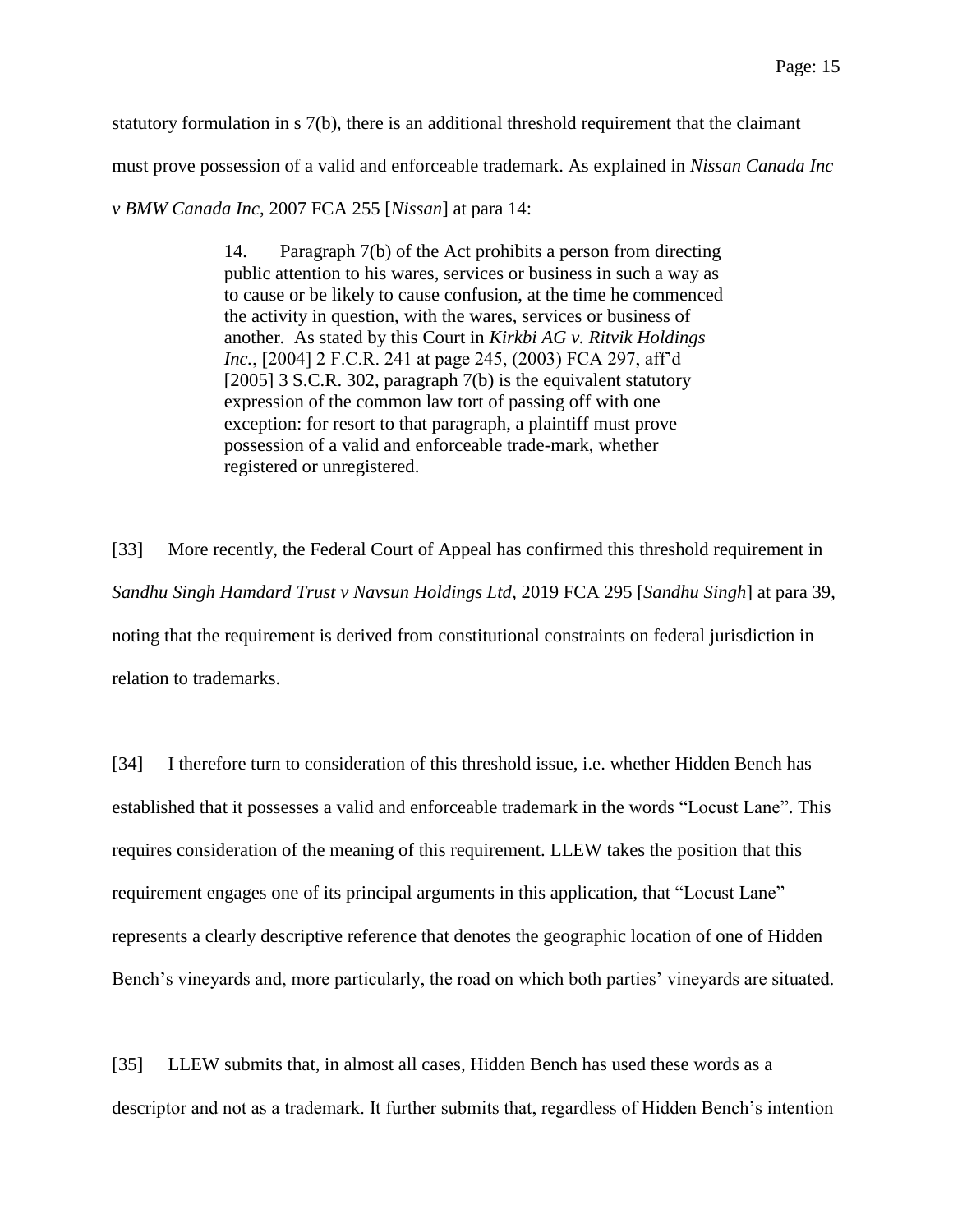to use of the term descriptively or as a trademark, Hidden Bench has not established that it possesses valid and enforceable trademark rights in the term "Locust Lane", because it represents a geographically descriptive name. LLEW argues that geographic names are not inherently distinctive and that, in the absence of sufficient evidence to establish that "Locust Lane" has acquired distinctiveness, it does not represent a valid and enforceable mark.

[36] Hidden Bench has not taken a position on the meaning of the threshold requirement. Rather, as noted above, it argues that the requirement does not exist. While I have found Hidden Bench's position on this point to be without merit, I am also unable to accept the entirety of LLEW's position as to the meaning of the threshold requirement, i.e. possession of a valid and enforceable trademark.

[37] The definition of "trademark" is found in s 2 of the Act:

| <b>trademark</b> means                                                                                                                                                                                             | marque de commerce<br>Selon le cas :                                                                                                                                                                                        |
|--------------------------------------------------------------------------------------------------------------------------------------------------------------------------------------------------------------------|-----------------------------------------------------------------------------------------------------------------------------------------------------------------------------------------------------------------------------|
| (a) a sign or combination of<br>signs that is used or<br>proposed to be used by a<br>person for the purpose of<br>distinguishing or so as to<br>distinguish their goods or<br>services from those of<br>others, or | a) signe ou combinaison de<br>signes qui est employé par<br>une personne ou que celle-ci<br>projette d'employer pour<br>distinguer, ou de façon à<br>distinguer, ses produits ou<br>services de ceux d'autres<br>personnes; |
| (b) a certification mark;                                                                                                                                                                                          | <b>b</b> ) marque de certification.                                                                                                                                                                                         |

[38] This definition references use of a trademark which, by virtue of the definition of "use" in s 2, is that deemed to be use by the following provisions in s 4: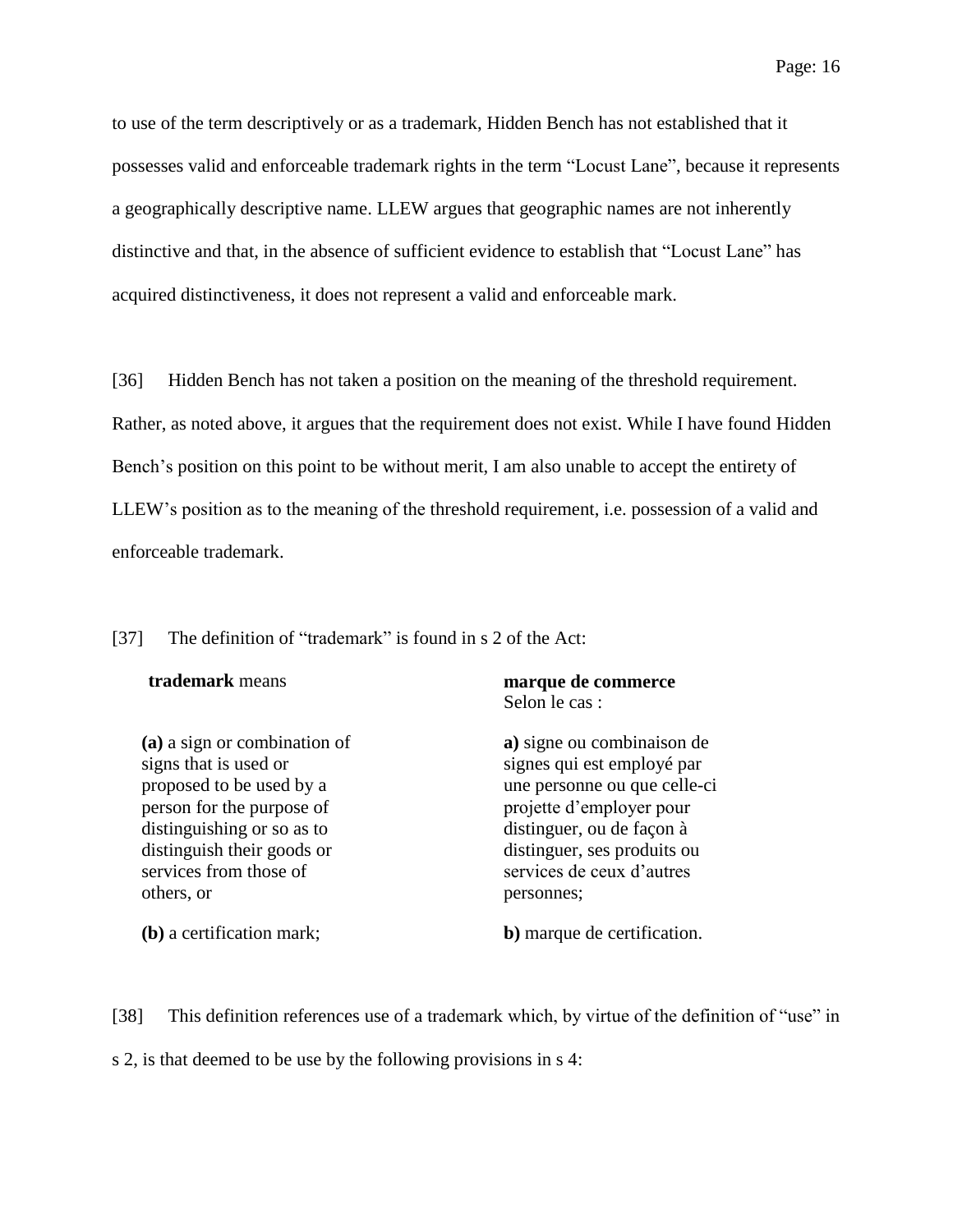## **When deemed to be used Cuand une marque de**

**4 (1)** A trademark is deemed to be used in association with goods if, at the time of the transfer of the property in or possession of the goods, in the normal course of trade, it is marked on the goods themselves or on the packages in which they are distributed or it is in any other manner so associated with the goods that notice of the association is then given to the person to whom the property or possession is transferred.

## **Idem Idem**

**(2)** A trademark is deemed to be used in association with services if it is used or displayed in the performance or advertising of those services.

**(3)** A trademark that is marked in Canada on goods or on the packages in which they are contained is, when the goods are exported from Canada, deemed to be used in Canada in association with those goods.

# **commerce est réputée employée**

**4 (1)** Une marque de commerce est réputée employée en liaison avec des produits si, lors du transfert de la propriété ou de la possession de ces produits, dans la pratique normale du commerce, elle est apposée sur les produits mêmes ou sur les emballages dans lesquels ces produits sont distribués, ou si elle est, de toute autre manière, liée aux produits à tel point qu'avis de liaison est alors donné à la personne à qui la propriété ou possession est transférée.

**(2)** Une marque de commerce est réputée employée en liaison avec des services si elle est employée ou montrée dans l'exécution ou l'annonce de ces services.

# **Use by export Emploi pour exportation**

**(3)** Une marque de commerce mise au Canada sur des produits ou sur les emballages qui les contiennent est réputée, quand ces produits sont exportés du Canada, être employée dans ce pays en liaison avec ces produits.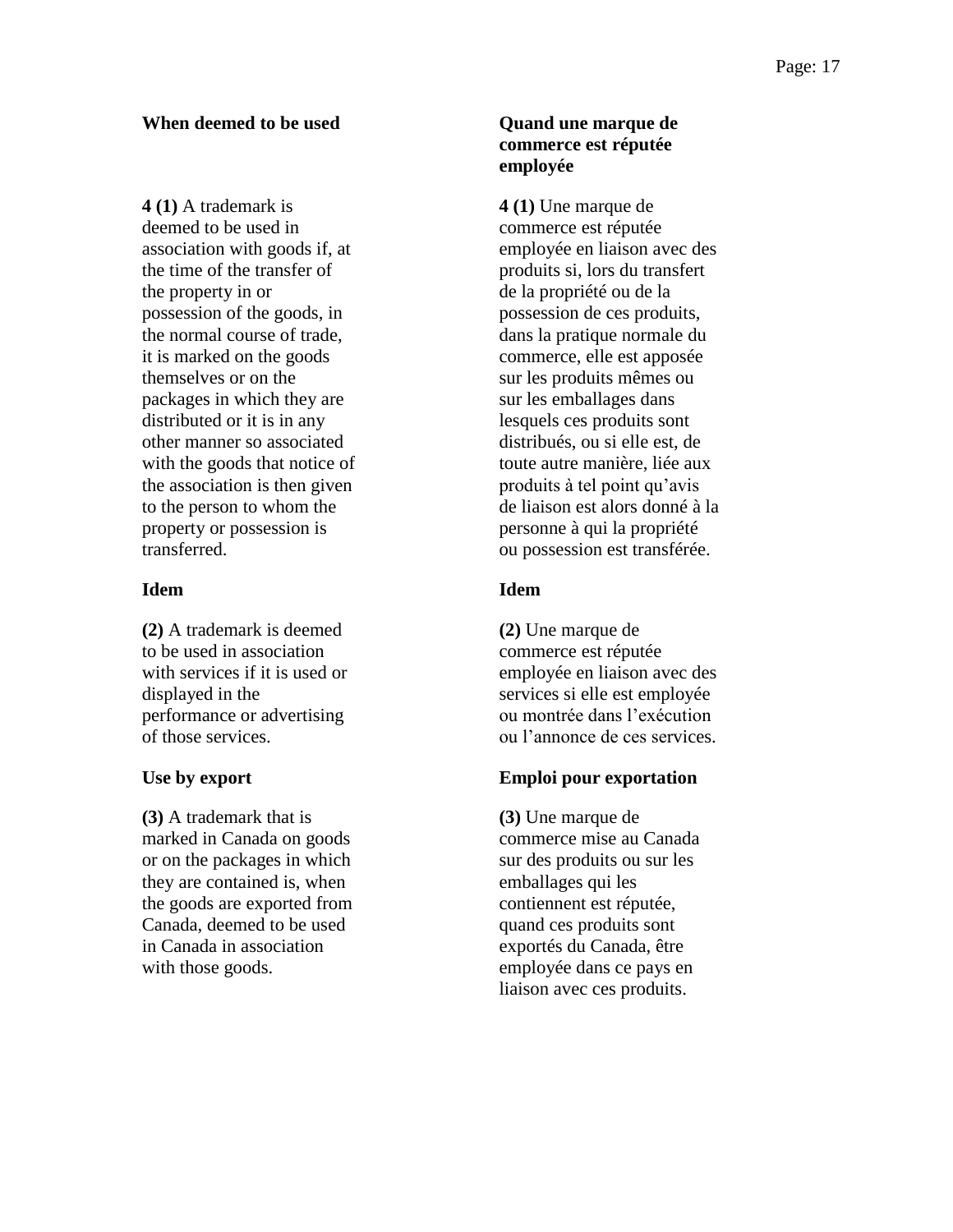[39] Against the backdrop of this definition, it is useful to return to the explanation of the threshold requirement by the Federal Court of Appeal in *Nissan*. That case involved claims under the Act, including a claim under s 7(b) related to the unregistered marks M and M6 that were, at the time of trial, the subject of applications for registration by the plaintiff BMW. After identifying that the first issue to be determined was whether the evidence supported a finding that BMW had valid and enforceable trademarks in the unregistered M and M6 marks, the Court

of Appeal explained the required analysis as follows (at paras 16 to 18):

16. The term "trade-mark", as defined in section 2 of the Act, requires that a mark be used by a person for the purpose of distinguishing or so as to distinguish wares or services manufactured, sold, leased, hired or performed by him from those manufactured, sold, leased, hired or performed by others. As such, in order to obtain trade-mark rights, the trade-mark must be "used" by the person for the purpose of distinguishing their wares or services from those of others. As stated by the Supreme Court of Canada, "the gravaman of trade-mark entitlement is actual use": *Mattel, Inc. v. 3894207 Canada Inc.*, [2006] 1 S.C.R. 772 at paragraph 5.

17. "Use" is a defined term in the Act. Section 2 provides that "use" in relation to a trade-mark means any use that by section 4 is deemed to be a use in association with wares or services. At issue are BMW's automobiles, parts and accessories and, as such, we are dealing with wares, not services.

18. In accordance with subsection 4(1) of the Act, a trade-mark is deemed to be used in association with wares, if, at the time of the transfer of the property in or possession of the wares, in the normal course of trade, it is marked on the wares themselves or on the packages in which they are distributed or it is in any other manner so associated with the wares that notice of the association is then given to the person to whom the property or possession is transferred.

[40] Following analysis of the evidence, the Court of Appeal concluded (at para 29) that there was no evidence of use of the marks, in the manner required by the Act, on which the trial judge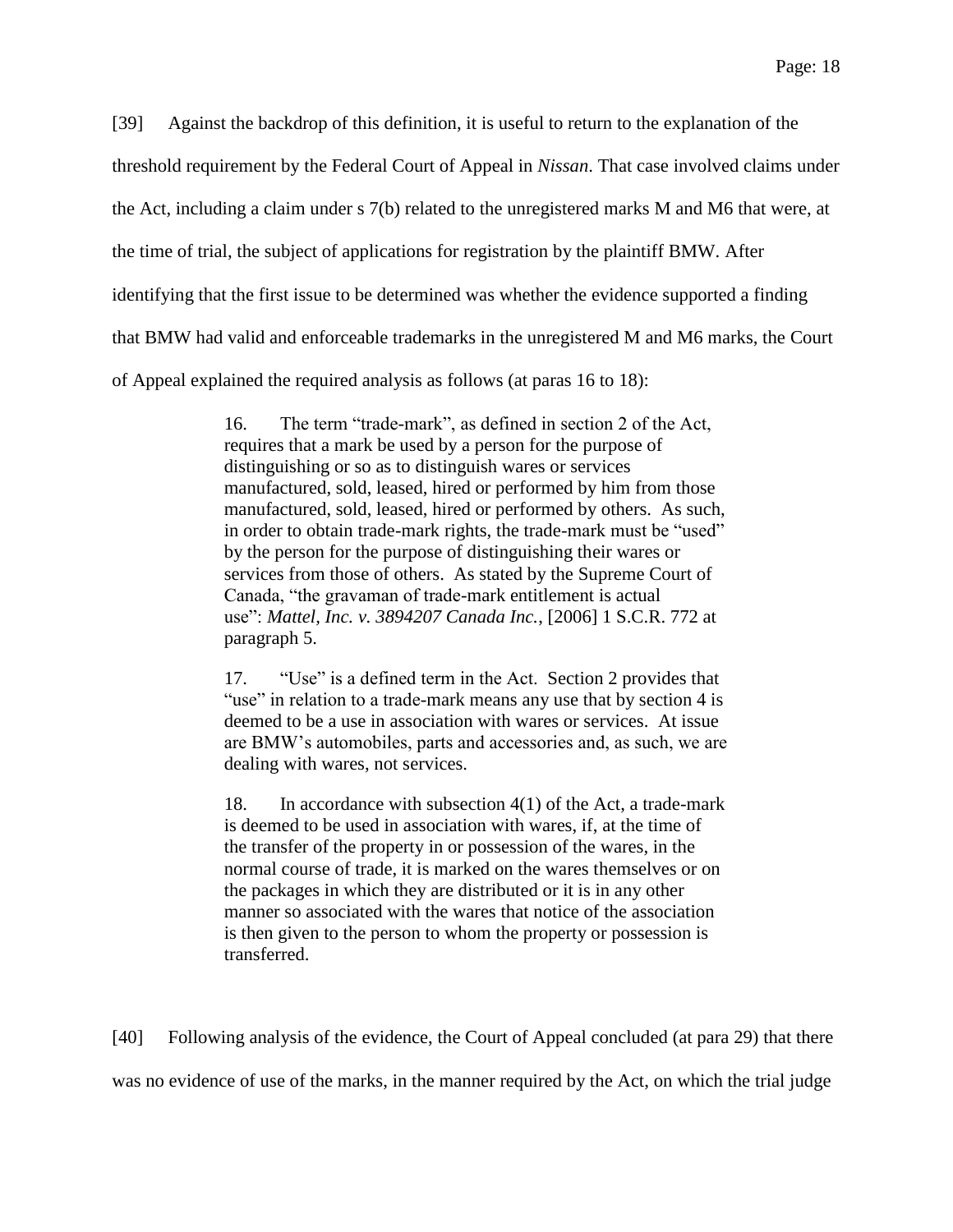could rely to conclude that they were unregistered trademarks in accordance with s 2 of the Act for purposes of a passing off claim under s 7(b).

[41] Based on this jurisprudence, I am unable to agree with LLEW that Hidden Bench is required to establish acquired distinctiveness in relation to its alleged mark, in order for it to represent a valid and enforceable mark. To be clear, the sufficiency of the evidence necessary to establish acquired distinctiveness is an issue in this matter, related to the components of an action for passing off, which will be canvassed in detail later in these Reasons. However, I disagree with LLEW's position that acquired distinctiveness is a requirement that must be satisfied in connection with the threshold issue.

[42] While *Nissan* does not state expressly what is required for a mark to be valid and enforceable, it analyses that requirement in terms of whether the alleged mark has been used, within the meaning of s 4 of the Act, so as to constitute a trademark within the meaning of s 2. LLEW has not referred the Court to any jurisprudence that analyses this requirement in terms of an alleged mark's distinctiveness.

[43] I also consider the conclusion that acquired distinctiveness is not part of the threshold requirement to be supported by the language of s 12 of the Act. That provision prescribes the requirements for a trademark to be registrable. Authorities concerning registrability under s 12 support the position that geographic descriptions are not inherently distinctive and are not accorded a high degree of protection unless they have acquired distinctiveness over time. For instance, in *Carling Breweries Ltd v Molson Cos*, [1984] 2 FC 920 [*Carling*], this Court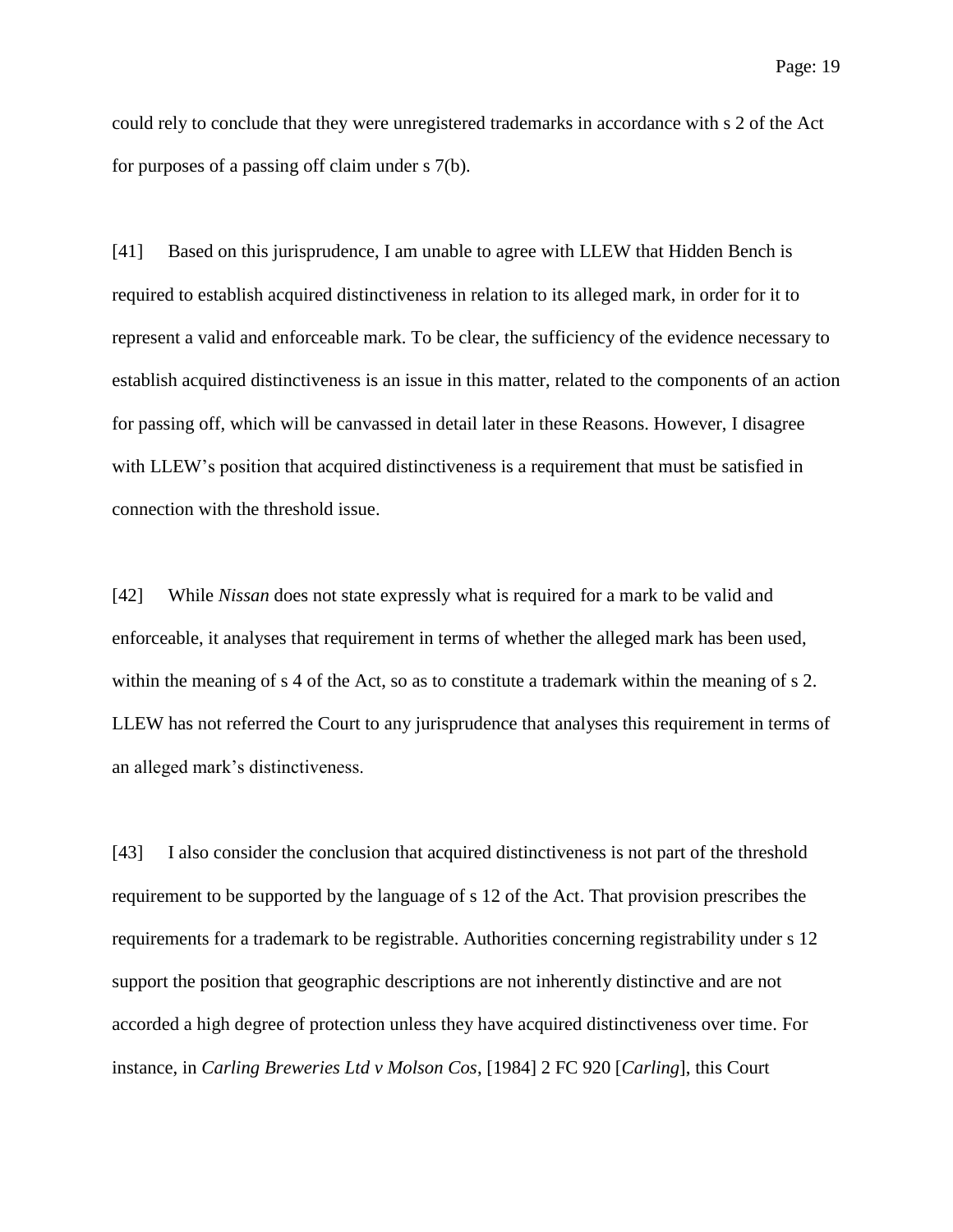explained the operation of the relevant provisions (as then found in ss  $12(1)(b)$  and  $12(2)$ ) as

follows (at para 7):

7 (2) Paragraph  $12(1)(b)$  and subsection  $12(2)$  — These provisions are as follows:

> 12. (1) Subject to section 13, a trade mark is registrable if it is not

. . . . .

(b) whether depicted, written or sounded, either clearly descriptive or deceptively misdescriptive in the English or French languages of the character or quality of the wares or services in association with which it is used or proposed to be used or of the conditions of or the persons employed in their production or of their place of origin;

. . . . .

(2) A trade mark that is not registrable by reason of paragraph 1(a) or (b) is registrable if it has been so used in Canada by the applicant or his predecessor in title as to have become distinctive at the date of filing an application for its registration.

It is common ground that the mark "Canadian" is now clearly descriptive of the place of origin of beer made in Canada. Thus the mark is *prima facie* unregistrable unless it can be brought within subsection 12(2) on the basis that it had been so used by the respondents so as to have become distinctive of their product at the date of the filing of an application for its registration, namely December 10, 1971.

[44] I recognize that s 12 and registrability generally are not at issue in the present case.

However, s 12(1) employs the defined term "trademark" and then places restrictions on the

registrability of certain trademarks. This language suggests that, while acquired distinctiveness is

necessary to invoke s 12(2) (or the similar provision now found instead in s 12(3)) and overcome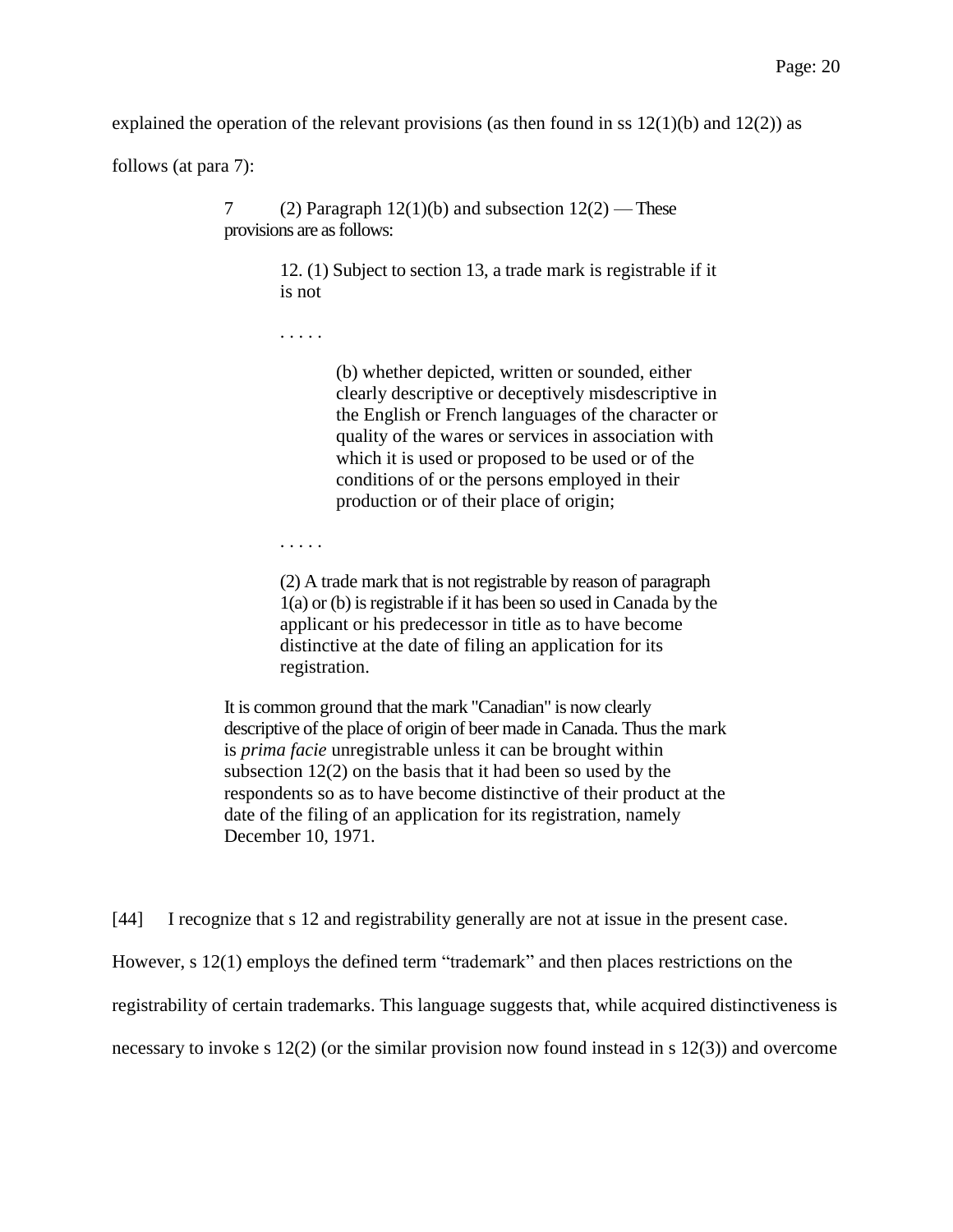the operation of s  $12(1)(b)$  so as to permit registration of a descriptive trademark, it is not an impediment to the existence of a "trademark" within the meaning of s 2.

[45] In other words, in the absence of distinctiveness, a trademark may be entitled to little protection. However, provided a mark meets the statutory definition, including use for the purpose of distinguishing goods and services from those of others (which incorporates the requirement to demonstrate trademark use within the meaning of s 4), the threshold issue is satisfied, and the analysis moves to consideration of the three common-law components of an action for passing off.

[46] The remaining point for consideration under the threshold issue is LLEW's argument that, in almost all cases, Hidden Bench has used these words as a descriptor and not as a trademark. This argument is distinct from LLEW's position that the alleged mark has insufficient acquired distinctiveness and, in my view, does engage the threshold question of whether the alleged mark has been used by Hidden Bench as a trademark.

[47] LLEW submits that Hidden Bench's wine labels display the words "Locust Lane" in one of two ways. For wines that are produced exclusively from grapes grown at Hidden Bench's Locust Lane Vineyard, the labels display the term "Locust Lane Vineyard". The second method in which the words are used on the labels is in relation to a Rosé produced by Hidden Bench, which is not made exclusively from grapes from the Locust Lane Vineyard. As that wine employs grapes from Hidden Bench's three vineyards, the label does not reference the "Locust Lane Vineyard". However, the label refers to the wine as "Locust Lane Rosé". The following are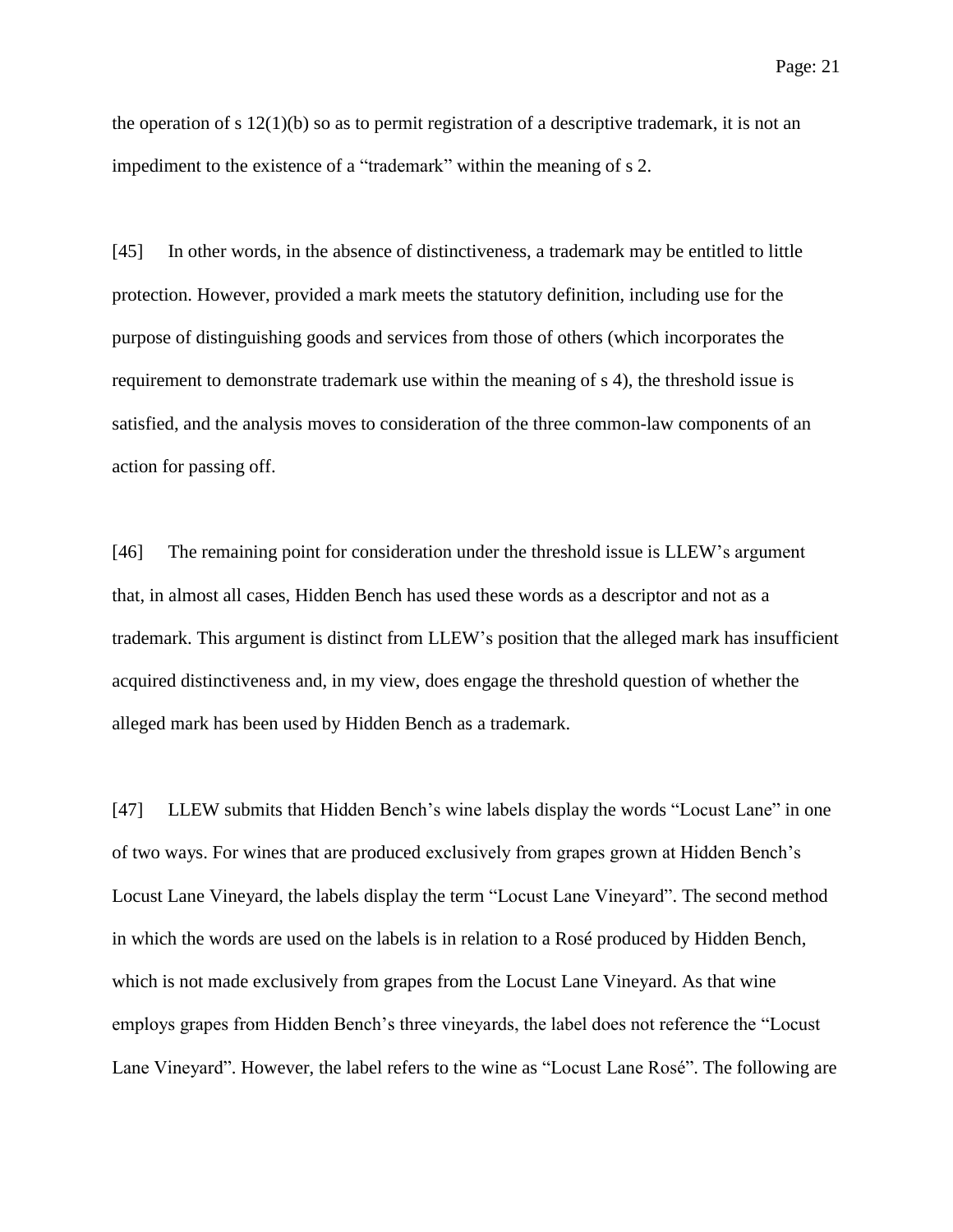examples of each of these two different methods in which the labels display the words "Locust Lane":



[48] In reviewing the evidence, I have also noted examples in which the label employed on the back of the wine bottle includes the words "Locust Lane", in reference to the Locust Lane Vineyard but without using the full style "Locust Lane Vineyard". For instance, the back label for the 2005 Pinot Noir contains a description of the wine including the sentence, "The vines are carefully pruned to allow only the finest grapes from the Romosel and Locust Lane vineyards to mature to harvest". This label presents as follows: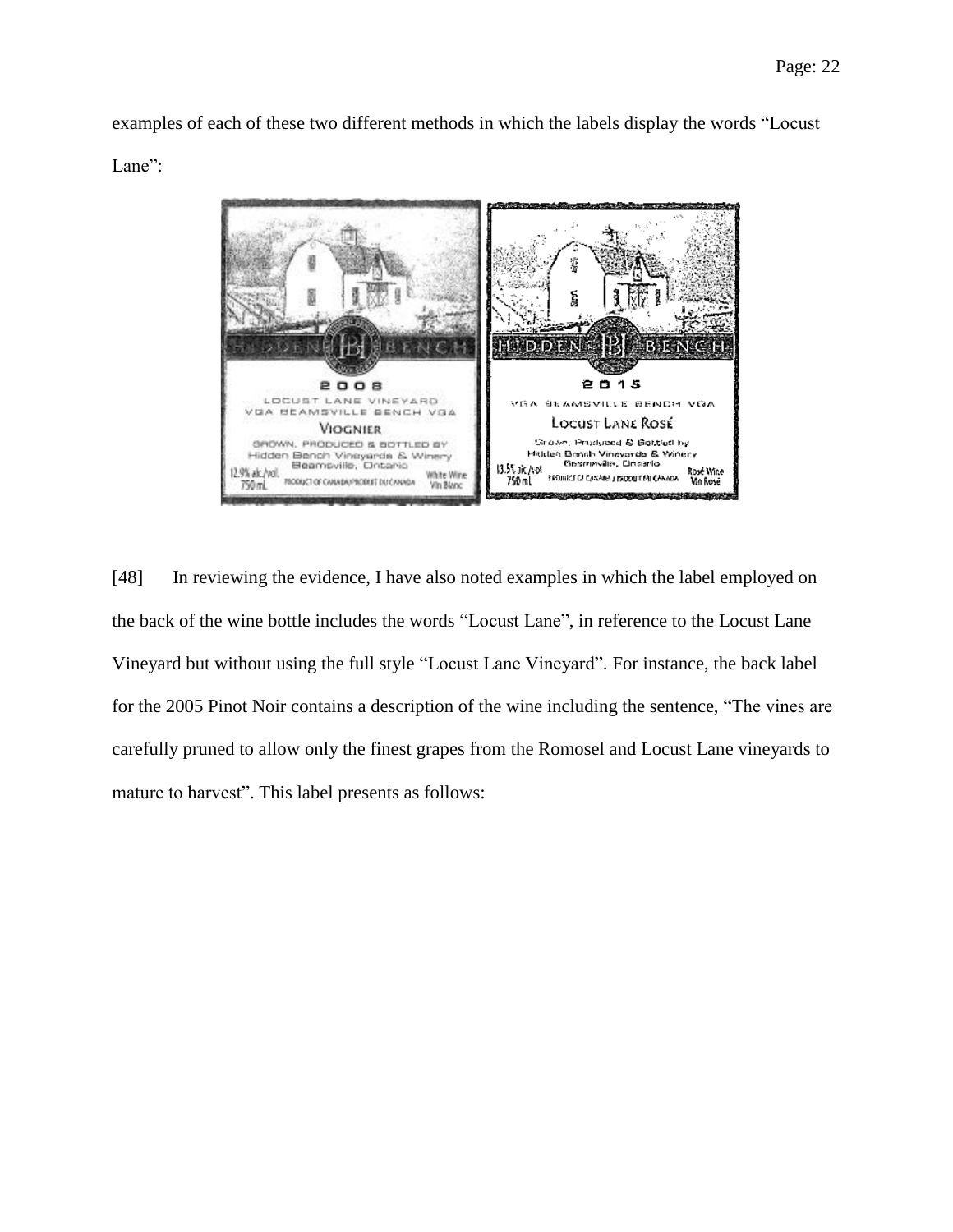

[49] Hidden Bench also points out that what it refers to as "tasting notes," available on its website since at least 2006, use the words "Locust Lane". These documents provide details related to individual wines. In addition to displaying a copy of the label for the relevant wine, some of these documents refer to the wine in a manner that uses the words "Locust Lane". For instance, the tasting notes for the 2012 Rosé refer to that wine as "2012 Locust Lane Rosé", the tasting notes for the 2012 Vioginer refer to that wine as "2012 Locust Lane Viognier", and the tasting notes for the 2012 Pinot Noir refer to that wine as "2012 Locust Lane Pinot Noir". Other vintages of those varieties are similarly identified.

[50] I also notes that similar references are found on what appears to be the online sales portion of Hidden Bench's website, for instance referring to the "2012 Locust Lane Pinot Noir".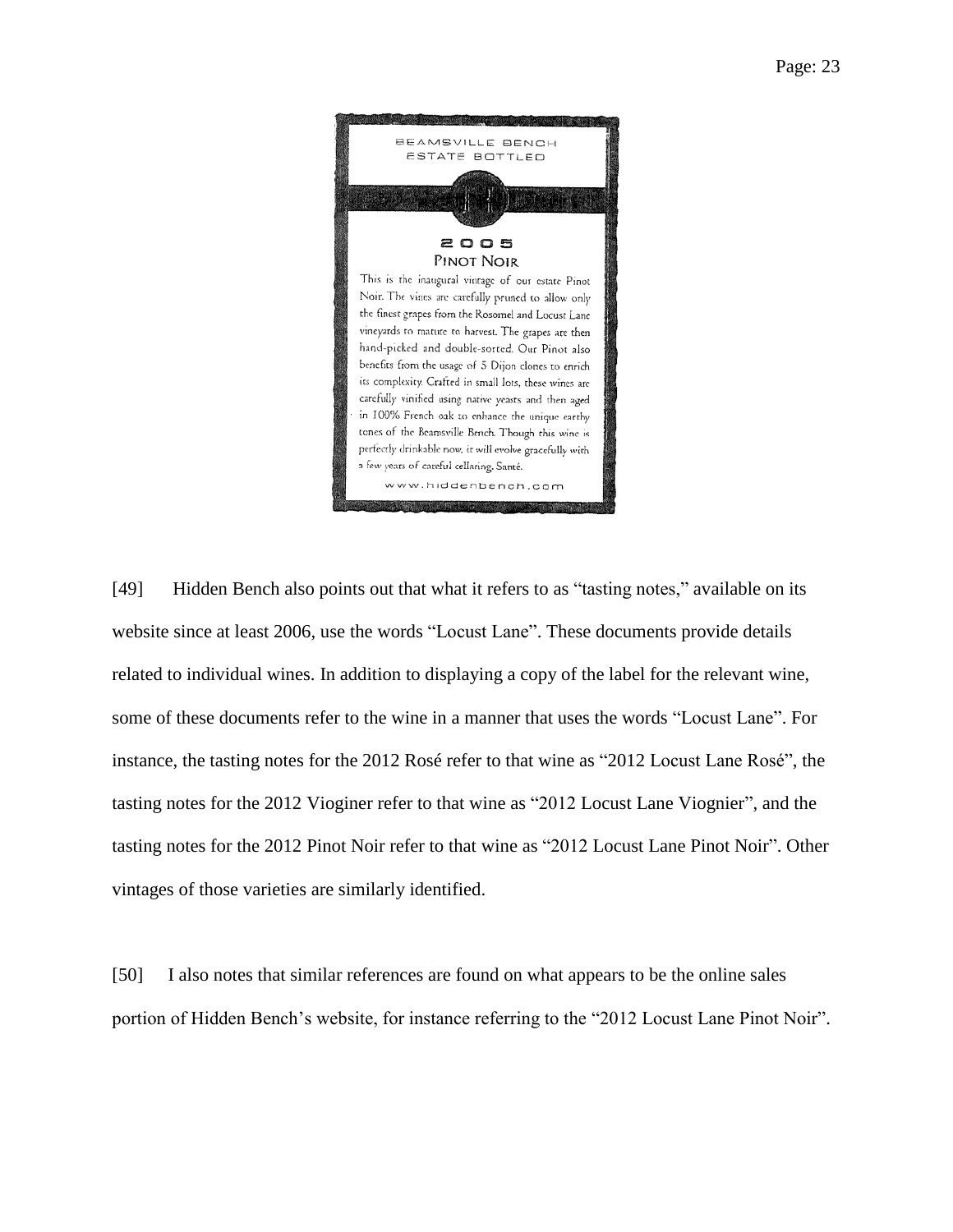Page: 24

[51] Hidden Bench frames its claims as related to the mark LOCUST LANE, which is how it has styled the mark for which it has applied for trademark registration. However, the evidence demonstrates that Hidden Bench's use of the words "Locust Lane" is principally (but not exclusively) as part of a larger combination of words. The back label for the 2005 Pinot Noir (depicted above) represents an example where the words "Locust Lane" are used alone, although within a sentence of text. Otherwise, as explained above, the labels use these words as part of the larger phrase "Locust Lane Vineyard" or "Locust Lane Rosé". Similarly, the tasting notes and website references employ larger phrases such as "2012 Locust Lane Pinot Noir".

[52] This point is significant because, as Hidden Bench's claims relate entirely to unregistered marks, it may only rely on those trademarks that it has actually used (see *Masterpiece Inc v Alavida Lifestyles Inc*, 2011 SCC 27 [*Masterpiece*] at para 60). Also, for at least portions of the analysis required in assessing a claim under s 7(b) of the Act, each mark that has been used may have to be considered separately. As explained in *Masterpiece*, in conducting a confusion analysis, factors such as the degree of resemblance between the parties' marks may have to be assessed on a mark by mark basis (at para 45), and the degree of resemblance must be assessed by considering only those characteristics that define the relevant trademark itself (at para 61). Therefore, even while still considering the threshold issue as to whether Hidden Bench possesses a valid and enforceable mark (and in particular whether there has been use within the meaning of s 4), I consider it important to approach the analysis by considering the particular combinations of words (and therefore potentially different trademarks) identified in the evidence.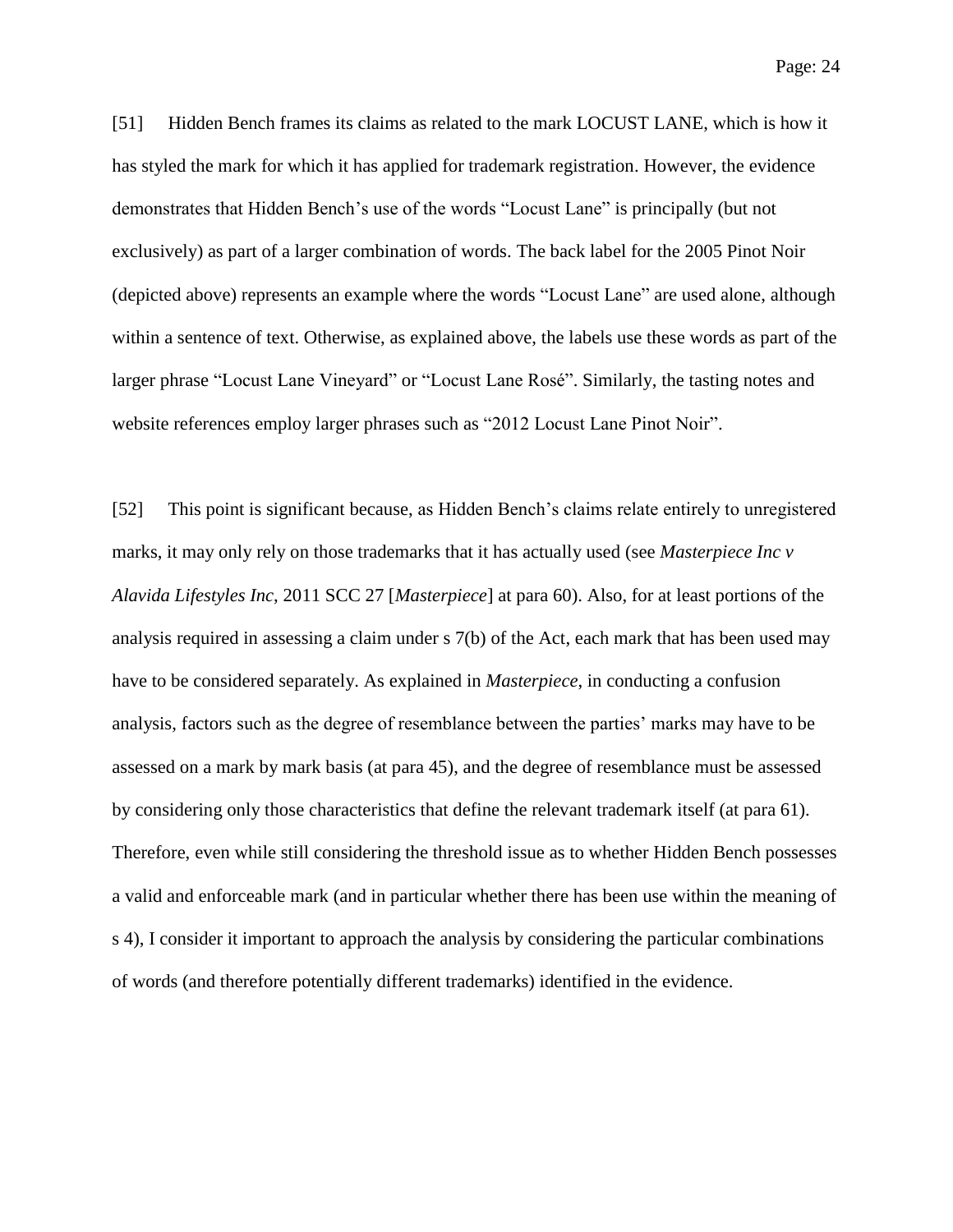[53] In support of its position on the threshold issue, that Hidden Bench has used these words as a descriptor and not as a trademark, LLEW emphasizes that "Locust Lane" represents a reference to both the name of the road where Hidden Bench is based and the name of one of its vineyards. LLEW also relies on the manner in which Hidden Bench has identified its brands in its applications for VQA certification. While the relevant application forms permit the identification of more than one brand for a particular wine, Hidden Bench's VQA Wine Approvals and Certificates of Origin [VQA Certificates] identify Hidden Bench's brand only as "Hidden Bench Vineyards & Winery". It appears that, for the wines produced solely from grapes from the Locust Lane Vineyard, the VQA Certificates employ the words "Locust Lane" only in the Designation(s) field, where they state "Vineyard Name: Locust Lane Vineyard" or "Vineyard Name: Locust Lane". For the Rosé, the VQA Certificates state "Proprietary Name: Locust Lane Rosé" in the Labelling field.

[54] I accept that the evidence surrounding the VQA certificates is potentially relevant to the question of whether Hidden Bench is making trademark use of the words "Locust Lane". However, in my view, this evidence does not particularly assist LLEW. Focusing first on the Rosé, while "Locust Lane" does not appear in the branding field, the reference to "Locust Lane Rosé" as a proprietary name connotes use intended to distinguish the product from those of others, i.e. trademark use. This conclusion is consistent with the manner in which the words "Locust Lane" are employed on the labels themselves as part of the name of the wine, "Locust Lane Rosé".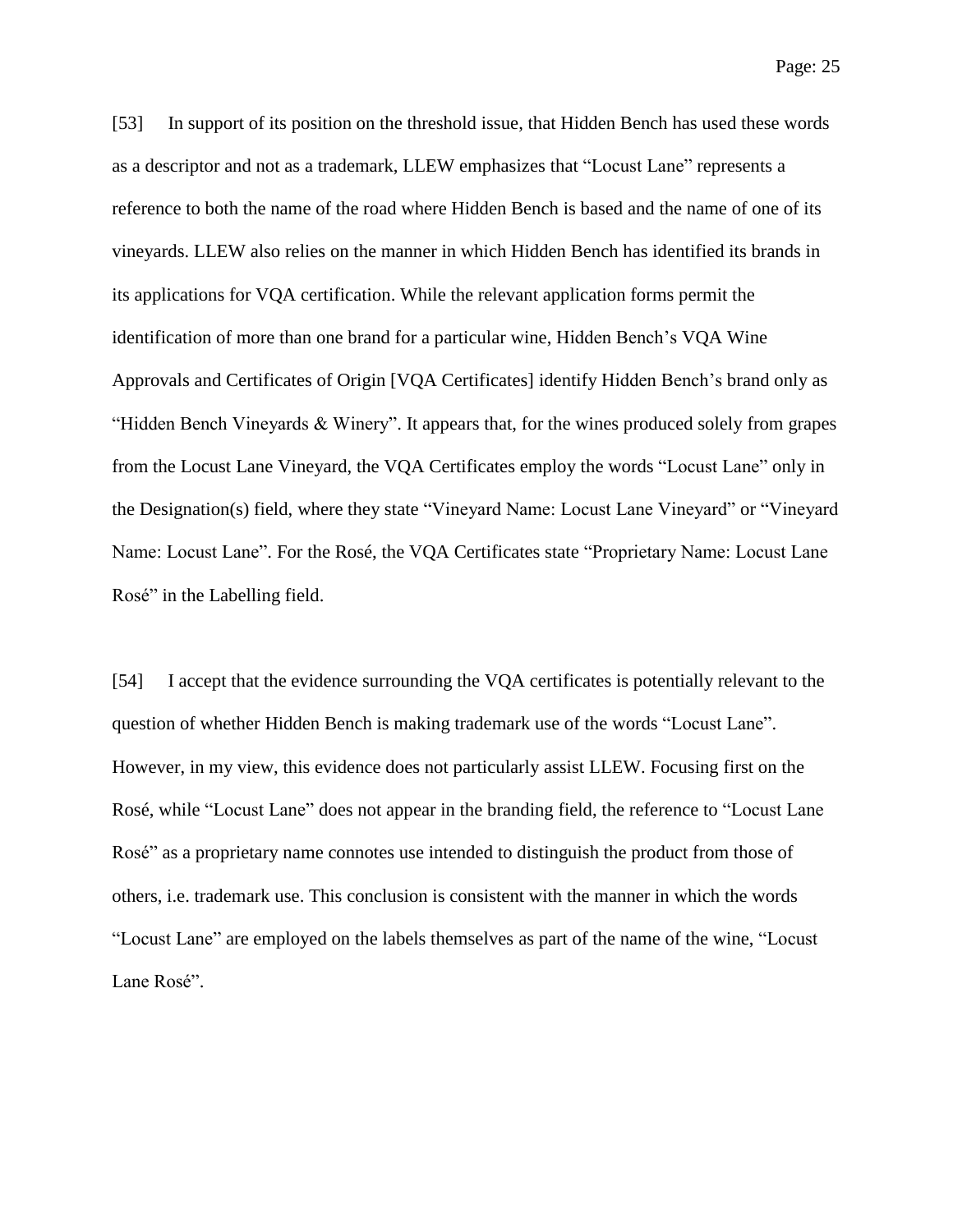[55] The analysis is perhaps not as straightforward in relation to the wines for which the VQA Certificates and labels employ the words "Locust Lane Vineyard" or "Locust Lane" in identifying the relevant vineyard rather than as the name of the wine itself. However, in my view, the fact the words represent a reference to the vineyard from which the product comes does not result in a conclusion that they are not being used in a trademark sense for the purpose of identifying the source of the product and thereby distinguishing it from those of others.

[56] I am also satisfied that displaying these various combination of words on the wine labels represents use in association with goods (i.e., the wine) within the meaning of s 4 of the Act. That is, at the time of the transfer of the property in or possession of the goods, in the normal course of trade, the words are marked on the goods themselves or on the packages in which they are distributed. With respect to the references (such as "2012 Locust Lane Pinot Noir") to the wines displayed on the online sales portion of Hidden Bench's website, I would also consider such display to be associated with the wine so as to give notice of that association to online purchasers when the property is transferred, within the meaning of s 4.

[57] Turning to services (described by Mr. Thiel as the operation of the Locust Lane Vineyard, the operation of a winery, and retails services provided by a winery), images of wine bottles bearing the labels described above, as well as other references to the "Locust Lane Vineyard" and the references to the wines such as "2013 Locust Lane Pinot Noir" in the tasting notes, are displayed on Hidden Bench's website, which is used to advertise its services such as wine tasting at its facility. I am satisfied that such advertising represents use in association with services within the meaning of s 4 of the Act.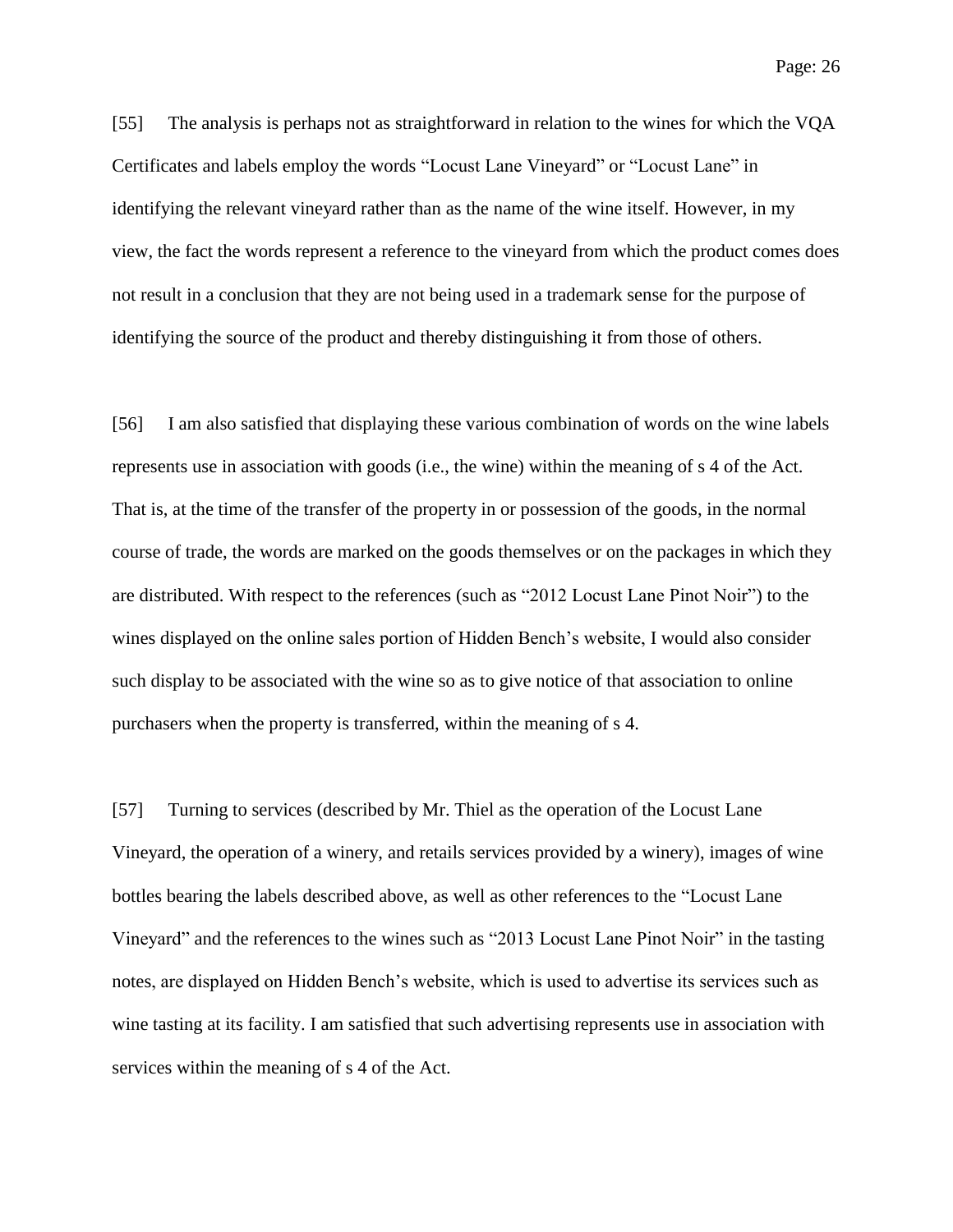[58] Taking into account the totality of the evidence, I find that Hidden Bench has made trademark use of the combinations of words described above that include the words "Locust Lane" [together, the Locust Lane Marks]. As such, the threshold requirement is met, and I must consider the test for passing off under s 7(b).

B. *Has LLEW directed public attention to its goods, services or business in such a way as to cause or be likely to cause confusion in Canada between its goods, services or business and those of the applicant, contrary to the common law and paragraph 7(b) of the Act?*

[59] As previously noted, the three necessary components of a cause of action for passing off are: (a) the existence of goodwill; (b) deception of the public due to a misrepresentation; and (c) actual or potential damage to the applicant.

(1) Existence of Goodwill

[60] In determining the existence of reputation or goodwill for the purpose of passing off, courts have considered factors including inherent distinctiveness, acquired distinctiveness, length of use, surveys, volume of sales, extent and duration of advertising and marketing, and intentional copying (see *Sandhu Singh* at para 48). As noted in *Weldpro Limited v Weldworld Corp*, 2018 FC 312 at para 22, an applicant may establish goodwill in any number of ways, but must do so based on perceptions in the marketplace.

[61] The jurisprudence also emphasizes the importance of establishing that goodwill is in respect of the distinctiveness of the product. In *Kirkbi AG v Ritvik Holdings Inc*, 2005 SCC 65 [*Kirkbi*] at para 67, the Supreme Court of Canada explained: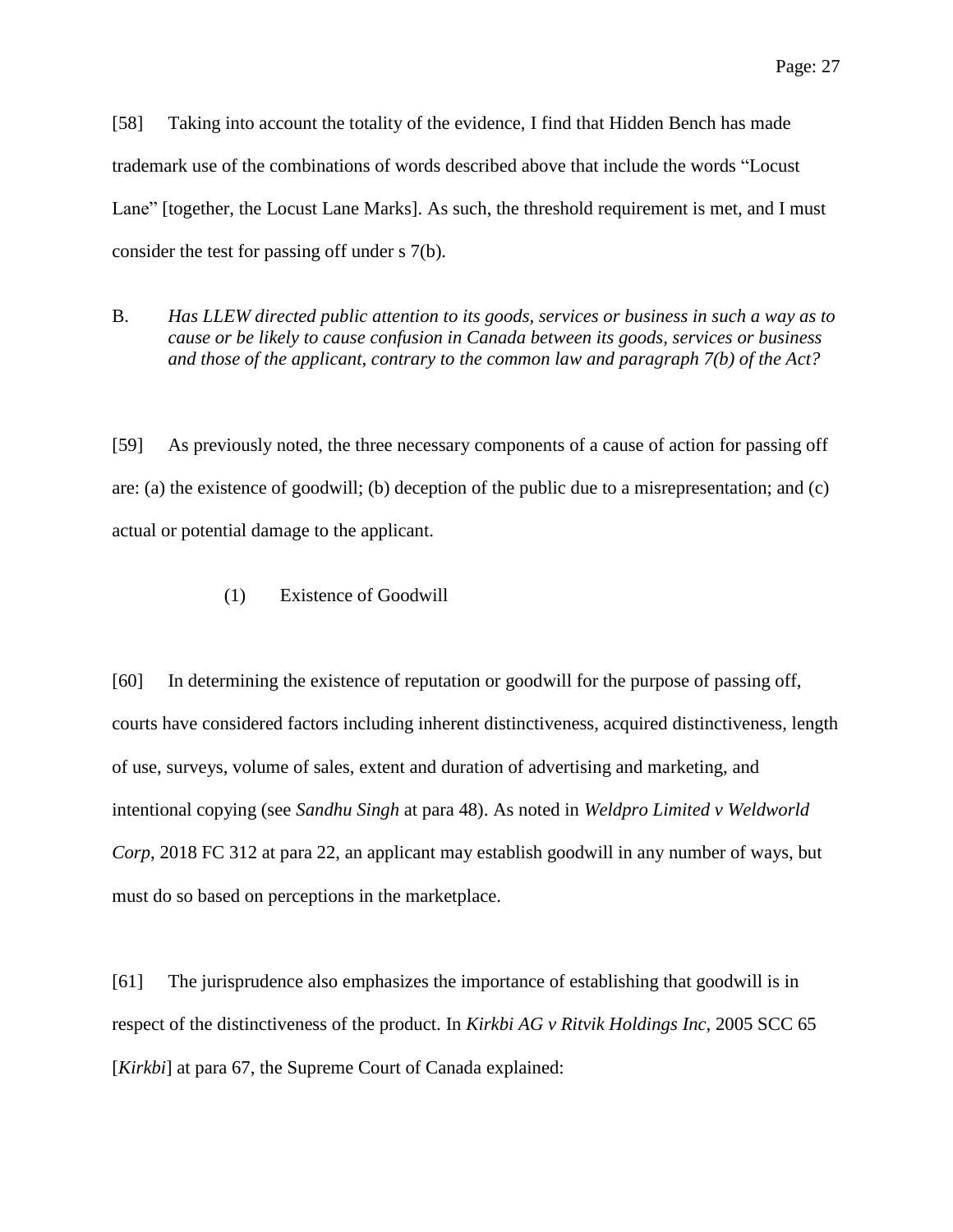67. The first component is goodwill or reputation. The claimant must establish goodwill in respect of the distinctiveness of the product (*Ciba-Geigy*, at pp. 132-33; *Oxford Pendaflex Canada Ltd. v. Korr Marketing Ltd*., [1982] 1 S.C.R. 494 (S.C.C.), at pp. 504 and 507, per Estey J.). Evidence of goodwill solely attached to the techniques and processes which create the product will not do. The doctrine of passing off did not develop to protect monopolies in respect of products but of guises, get-ups, names and symbols which identify the distinctiveness of a source.

[62] As noted above, inherent and acquired distinctiveness are factors to be considered for purposes of assessing reputation or goodwill. LLEW relies on authority to the effect that marks containing descriptive words, in particular geographic references, are not inherently distinctive. As explained in *Prince Edward Island Mutual Insurance v Insurance Co of Prince Edward Island*, [1999] FCJ No 112 (FCTD) at para 32 (in considering inherent distinctiveness as part of a confusion analysis):

> 32. With respect to the first factor in subsection 6(5) of the Act, inherent distinctiveness of the trade marks in question, it is well established that marks which contain descriptive words are not inherently distinctive and will be afforded only a minimal degree of protection by the Court. In particular, trade marks or trade names which contain a reference to a geographic location, such as those in issue here, are descriptive rather than distinctive and do not deserve a wide ambit of protection. Where the court is called upon to determine the "likelihood of confusion" in respect of a descriptive name or mark, even small differences between the marks will be sufficient to diminish the "likelihood of confusion".

[63] Hidden Bench disputes the application of this principle to its use of the Locust Lane Marks. It argues that they cannot be considered clearly descriptive of the place of origin of the goods or services, because geographic locations to which this principle applies are usually place names, not the name of a road. In response to this argument, LLEW refers the Court to *General Motors of Canada v Décarie Motors Inc.*, [2001] 1 FC 665 (FCA) [*General Motors*], in which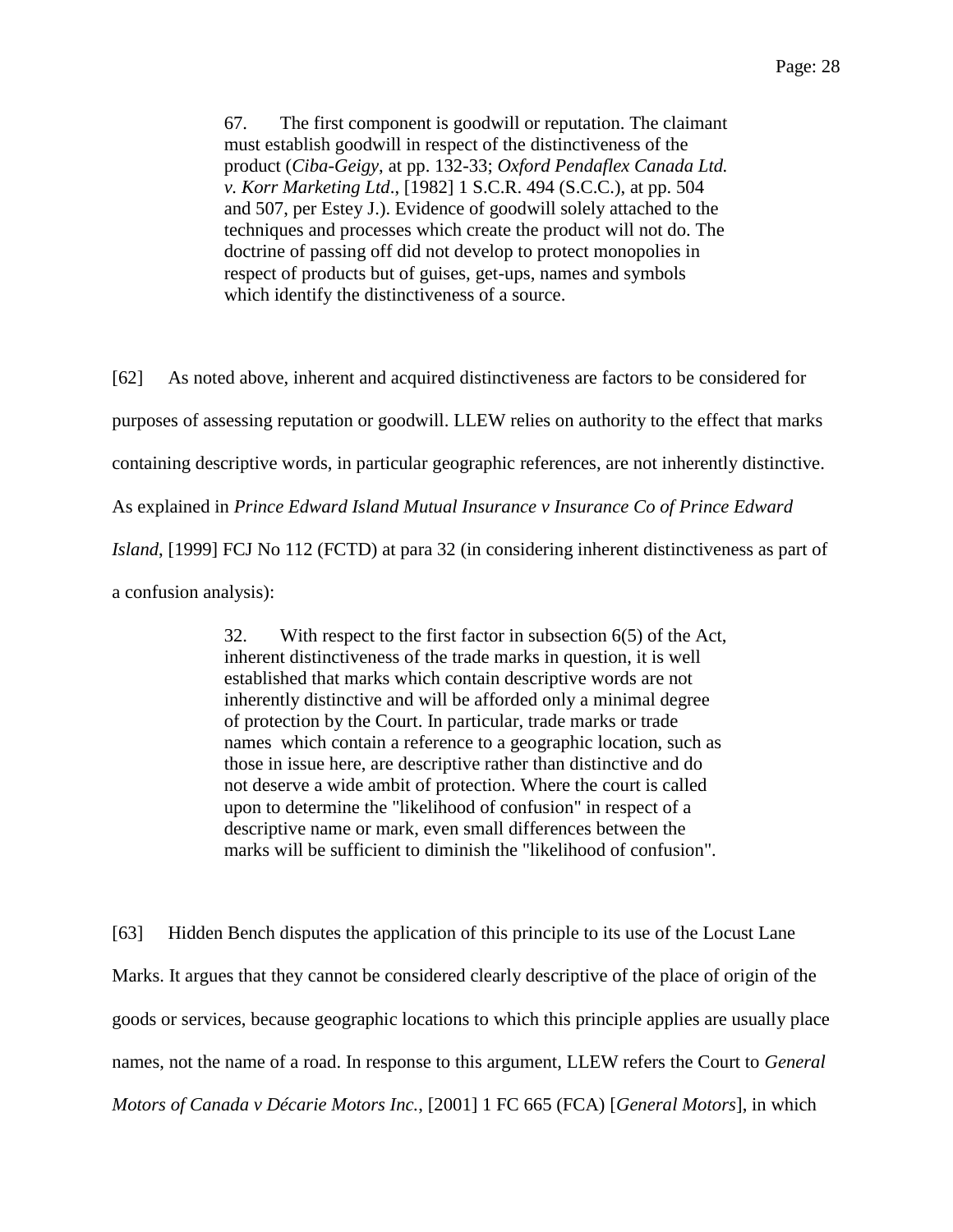Page: 29

the Federal Court of Appeal held the mark "Décarie" (a reference to the street Décarie Boulevard in Montréal) to be *prima facie* unregisterable under s 12(1)(b) of the Act due to its geographic descriptiveness of a place of origin (at para 28).

[64] Hidden Bench argues that *General Motors* is distinguishable, as that case involved a street which was noted by the Court to be a well-known and important geographical location (at para 38). Hidden Bench submits that, in contrast, the road Locust Lane is a little known location. I do not consider this argument to assist Hidden Bench. I read the portion of *General Motors,* in which the Court references the fact that Décarie Boulevard is well-known, to relate to its analysis of acquired distinctiveness, not inherent distinctiveness.

[65] I also find that Hidden Bench's argument conflicts with the guidance of the Federal Court of Appeal in *MC Imports Inc v AFOD Ltd*, 2016 FCA 60 [*MC Imports*]. In that case, the Court indicated that the perspective of the consumer is only meaningfully relevant to the determination of inherent distinctiveness of a descriptive mark if there is ambiguity as to whether the mark actually refers to a place (at para 63). In the present case, there is no such ambiguity. As explained in *MC Imports*, the policy underlying the treatment of descriptions of places of origin is that maintaining a monopoly over the use of words to describe the origin of goods would unduly deprive potential competitors of the opportunity to describe their own goods in the same manner (see para 44). In my view, this policy applies regardless of how well the place of origin is known.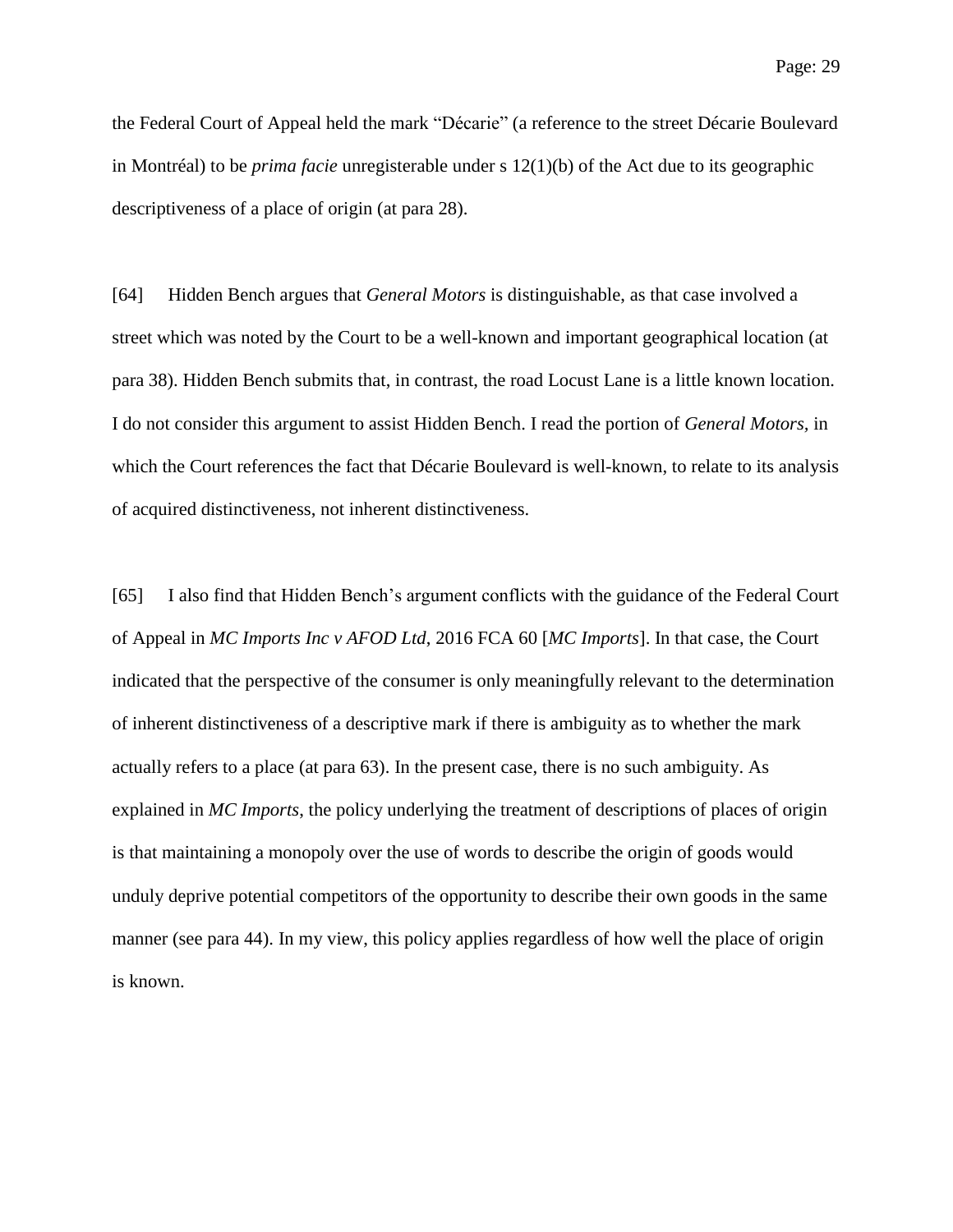Page: 30

[66] I am conscious that *MC Imports* is a case about registrability under s 12 (as is other jurisprudence upon which LLEW relies in arguing that the Locust Lane Marks are not inherently distinctive). I nevertheless find that its reasoning guides consideration of the distinctiveness factor in assessing whether Hidden Bench has established the goodwill necessary to support its claim for passing off.

[67] I find the Locust Lane Marks to lack inherent distinctiveness and therefore turn to consideration of whether Hidden Bench has established acquired distinctiveness through its use of the marks. That consideration involves assessment of the evidence upon which Hidden Bench relies in support of acquired distinctiveness and the establishment of goodwill generally.

[68] As a first point in relation to that evidence, I note that Hidden Bench argued at the hearing of this matter that LLEW's ability to challenge Hidden Bench's evidence of goodwill is undermined by what Hidden Bench characterizes as LLEW's limited cross-examination of Mr. Thiel.

[69] In his affidavit, Mr. Thiel states that Hidden Bench's marketing efforts include creating exposure of LOCUST LANE branded wines through high-profile product placements, working with industry standards associations, participating in wine reviews, articles and competitions, and creating a robust website and social media presence. He further states that LOCUST LANE branded wines have achieved a significant level of notoriety from both media and wine consumers. Mr. Thiel asserts that, since its founding, Hidden Bench has earned a reputation for its high quality vineyards and wines. In its submissions on the goodwill issue, LLEW argues that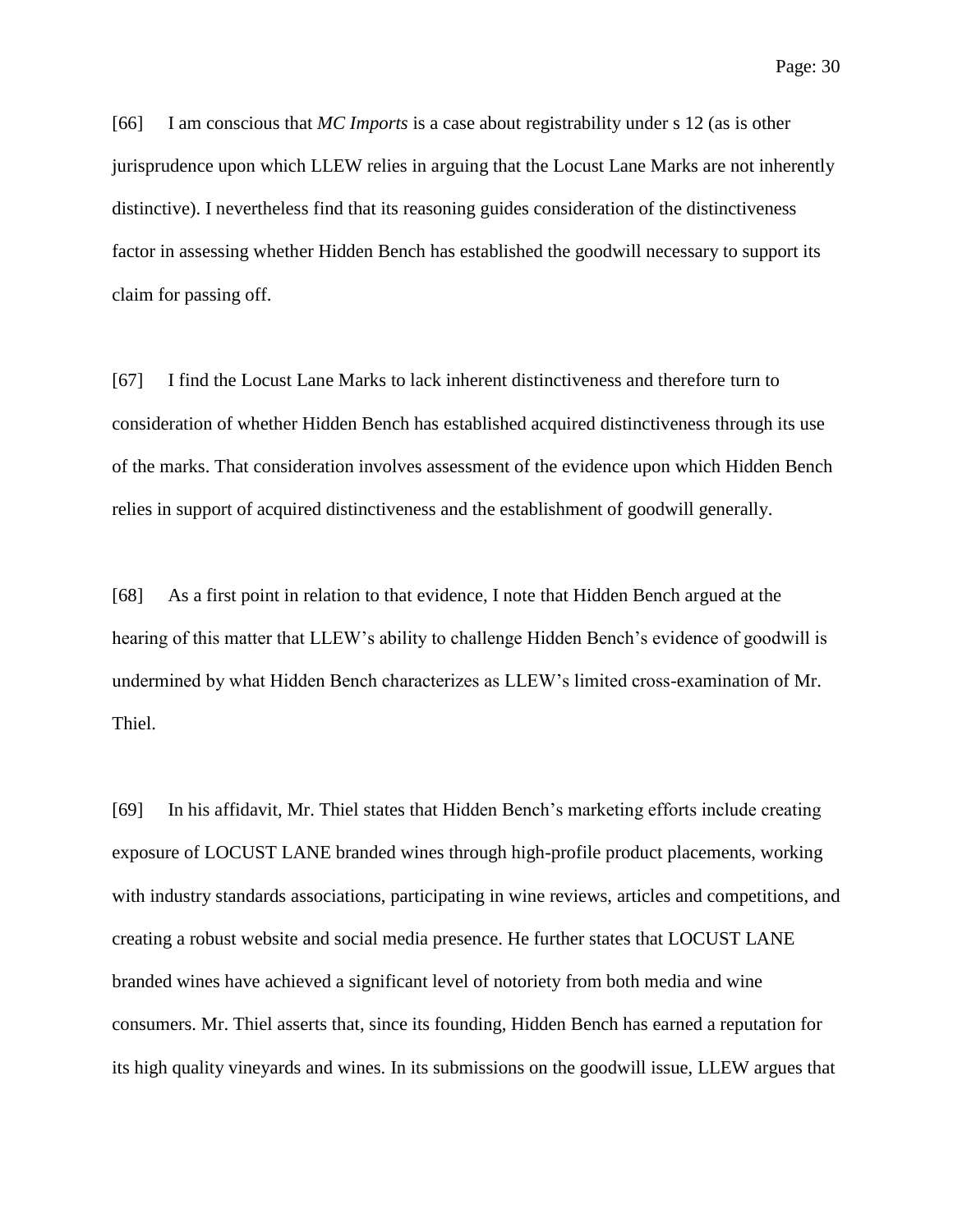this represents a bald assertion unsupported by the evidence and raises arguments as to why the evidence relied upon by Hidden Bench is insufficient to establish goodwill.

[70] I disagree with Hidden Bench's position that the extent to which LLEW cross-examined Mr. Thiel on his affidavit limits its ability to advance these arguments. As noted by LLEW's counsel in responding to Hidden Bench's position at the hearing of this application, LLEW is not challenging Mr. Thiel's credibility but rather the sufficiency of the evidentiary support for his assertions. LLEW is not required to have cross-examined Mr. Thiel on those assertions in order to raise arguments surrounding the sufficiency of his evidence.

[71] In support of its position on goodwill, Hidden Bench asserts continuous, extensive and exclusive use of its marks since at least 2005. I accept Mr. Thiel's evidence that Hidden Bench commenced operation in 2003 and find that it has used at least some of the Locust Lane Marks in its branding since 2005. While his affidavit attaches example of wine labels referring to "Locust Lane Vineyard" or "Locust Lane Rosé" only since 2007, there is no reason to doubt his evidence that this branding began when Hidden Bench began selling wine in 2005. The label on the back of the Pinot Noir bottle that employed the words "Locust Lane", in referring to the vineyard, is from the 2005 vintage. There is also no evidence of any third party use of the marks. I therefore accept that there has been exclusive use of the Locust Lane Marks by Hidden Bench since 2005 and that, in relation to at least some of the marks, such use has been continuous.

[72] However, as for the qualitative assertion that the use has been extensive, it is necessary to assess the supporting evidence. With respect to volume of sales, Mr. Thiel attests that sales of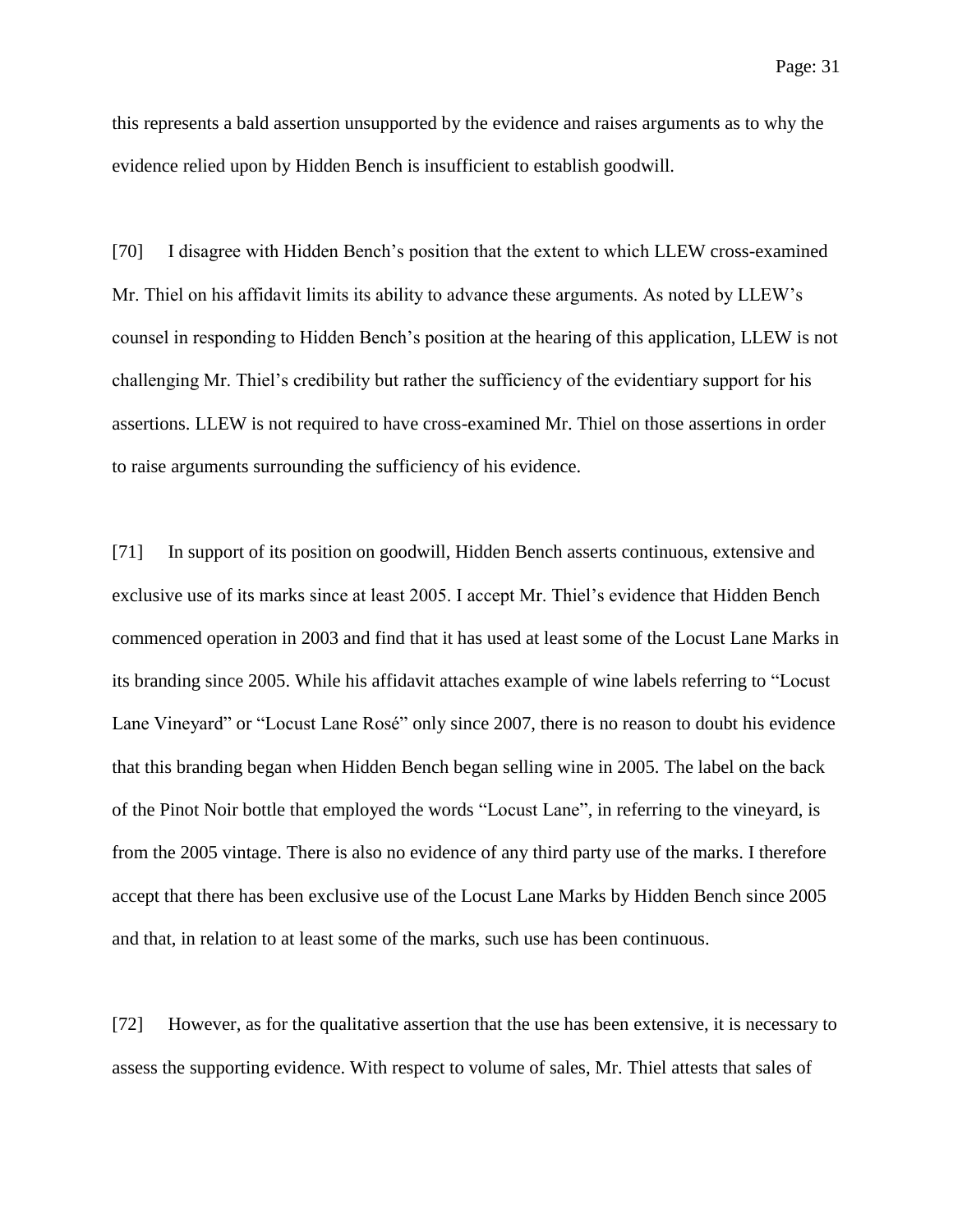LOCUST LANE branded wines between 2006 and 2019 have exceeded \$2,400,000.00. LLEW does not contest this figure but argues that, as this represents only \$184,000.00 in annual sales, it is not a volume that significantly assists Hidden Bench in establishing acquired distinctiveness.

[73] LLEW also asserts that the volume of all Hidden Bench wine sales represents only 0.31% of total VQA Ontario wine production. It bases this calculation on the figure of 10,000 cases produced by Hidden Bench, as reflected in a June 2019 article written by the local wine journalist Rick VanSickle attached as an exhibit to Mr. Thiel's affidavit [the VanSickle Article], compared with total VQA Ontario wine production of 3,202,806 cases as identified in VQA's 2018 Annual Report. However, at the hearing of this matter, Hidden Bench's counsel objected to LLEW's reliance on the figures from the VQA report. Counsel points out that the report was introduced into evidence by LLEW's counsel as an exhibit to Mr. Thiel's cross-examination and that the only evidence elicited from Mr. Thiel during cross-examination in relation to the VQA report was his reading of the title of the document. Indeed, Mr. Thiel testified that he had never reviewed this document or VQA annual reports from other years that were also put to him. As Mr. Thiel did not testify to the document other than by reading its name, let alone confirm any of the information contained therein, LLEW is not in a position to rely on this document for the truth of its contents.

[74] That said, the VanSickle Article, which Mr. Thiel has put in evidence and on which he relies to support his assertion that LOCUST LANE branded wines have achieved significant notoriety, refers to Hidden Bench as a boutique winery with one of the smaller productions in the Niagara region, although performing at the highest end of Ontario wineries. I do not understand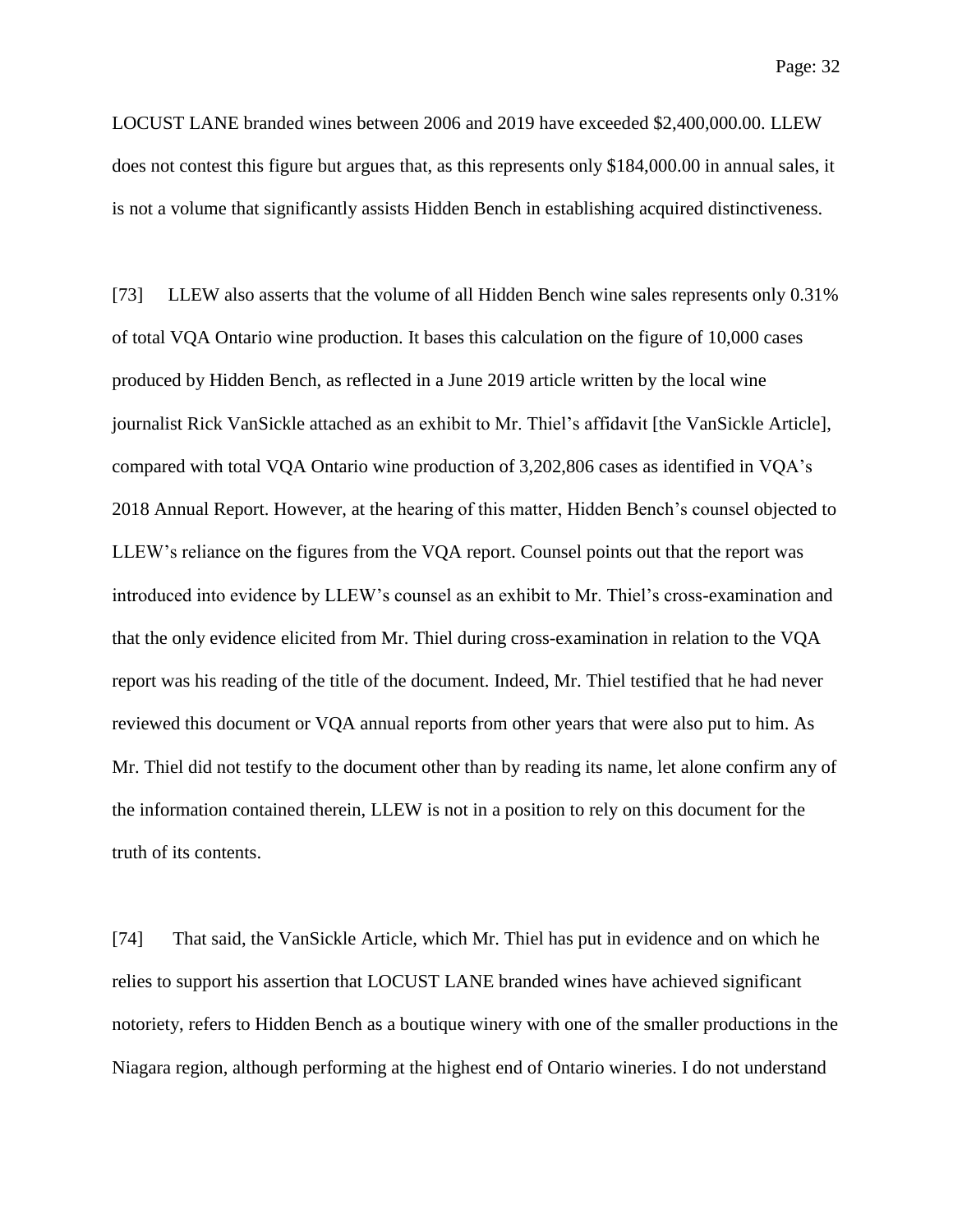Hidden Bench to disagree with this characterization. I therefore accept LLEW's submission that Hidden Bench cannot rely on a significant market share by volume in support of acquired distinctiveness or goodwill more generally. However, I do not regard that fact in itself to be particularly determinative. As Hidden Bench's counsel compellingly submits, vendors of premium products may have smaller unit sales volumes than vendors of lesser quality products, while still engendering reputation through those sales.

[75] In my view, the greater difficulty for Hidden Bench is establishing through its sales volumes that it has acquired distinctiveness (and goodwill more generally) specifically in the Locust Lane Marks. As explained in *Carling*, where one must prove that a descriptive word has acquired a secondary meaning so as to make it distinctive of a party's goods or services, the onus is a heavy one (at para 10). In *MC Imports*, the Federal Court of Appeal provided the following explanation of the evidence required to establish acquired distinctive of a descriptive mark (at paras 73-76):

> 73. In a case where there has been no prior use of the trademark, there is clearly no resort to subsection 12(2) and the analysis stops once it has been determined that the trade-mark is clearly descriptive within the meaning of paragraph 12(1)(*b*). In a prioruse case, however, it is open to the applicant to argue that through this prior use the trade-mark has developed distinctiveness such that it falls within the subsection 12(2) exception.

> 74. It is also at this stage that consumer perceptions become highly relevant. The burden is on the registrant to prove that its trade-mark had acquired distinctiveness due to use in Canada at the time of registration. While normally, the burden is on the party challenging an otherwise valid trade-mark to demonstrate that it *lacks* distinctiveness, the trade-mark holder or applicant must positively demonstrate that it falls within the words of subsection 12(2) when the trade-mark is clearly descriptive or deceptively misdescriptive within the meaning of paragraph 12(1)(*b*).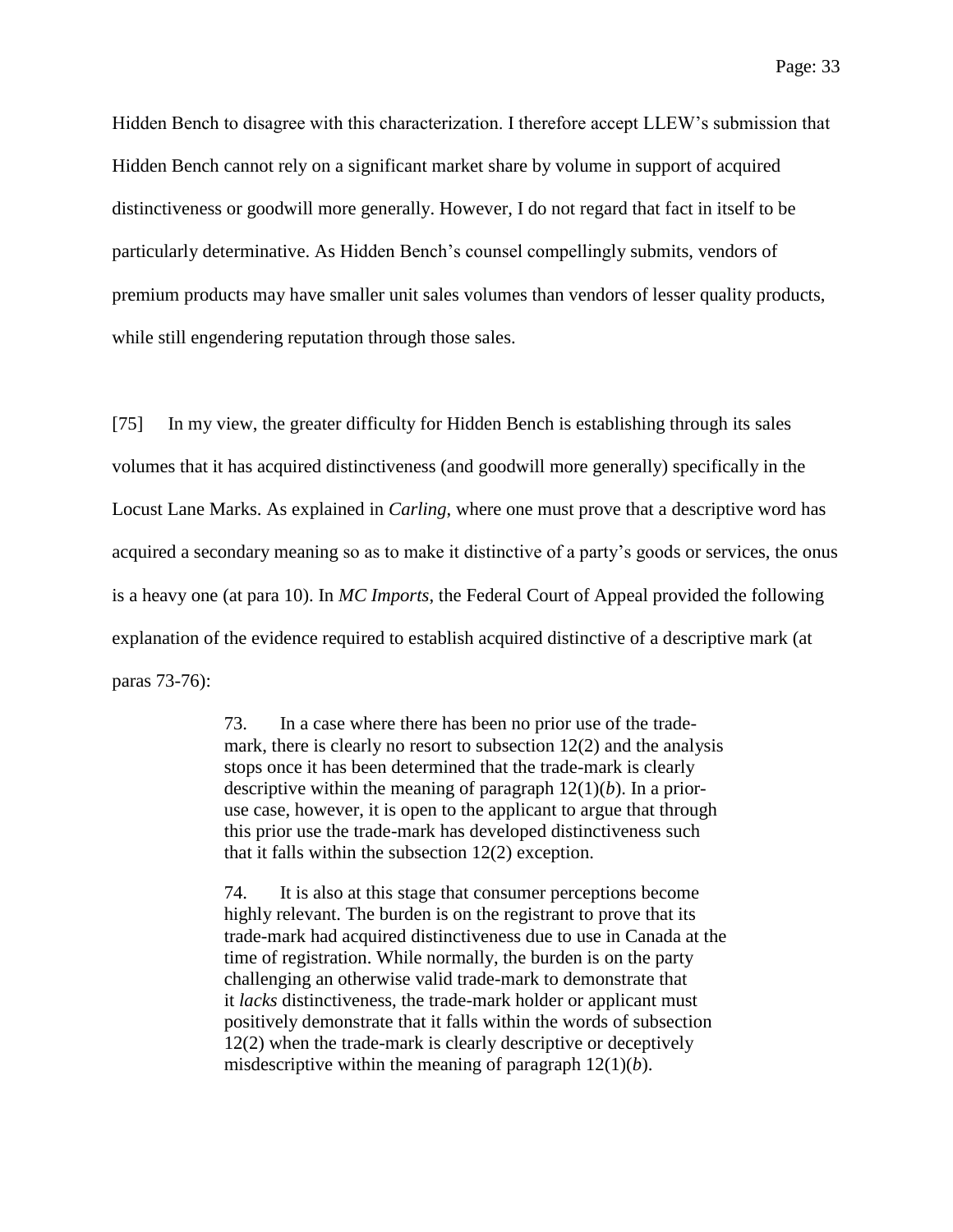75. This Court has held that what must be demonstrated is that the trade-mark "although it may be descriptive, has acquired a dominant secondary or distinctive meaning in relation to the wares or services" with which it is associated (*Molson*, at paragraph 54).

76. How does one demonstrate that a mark has acquired such a dominant secondary meaning? Evidence must be presented to demonstrate that from the perspective of the relevant public — that is, people who actually use the product or service in question the trade-mark has become distinctive of that product or service (*Carling Breweries Ltd. v. Molson Companies Ltd.*, [1984] 2 F.C. 920 at page 930, 1 C.P.R. (3d) 191; affirmed: 16 C.I.P.R. 157, 19 C.P.R. (3d) 129 (F.C.A.)). It is clear that mere evidence of prior use will not satisfy the requirement under subsection 12(2), which requires both prior use and acquired distinctiveness as a result of that use.

[76] As is apparent in those passages, the Court in *MC Imports* was considering acquired distinctiveness for purposes of what was then s 12(2) of the Act, which permitted registration of a mark, that was otherwise unregistrable because it was descriptive, if it had been so used in Canada as to have become distinctive. However, I regard *MC Imports* as instructive in considering the evidence that is required to demonstrate acquired distinctiveness for purposes of the goodwill analysis in the present case. Like the analysis in *MC Imports*, the demonstration of goodwill must focus not only upon the use of the relevant mark but, from the perspective of the relevant public, whether the mark has thereby become distinctive of the relevant product or service.

[77] LLEW emphasizes that the Locust Lane Marks are always displayed on Hidden Bench's labels in association with the more prominent HIDDEN BENCH mark. That is, the labels all appear to feature the words "HIDDEN BENCH", displayed in a coloured banner in the middle of the label, with a logo (composed of an "H" superimposed on a "B") between the two words. The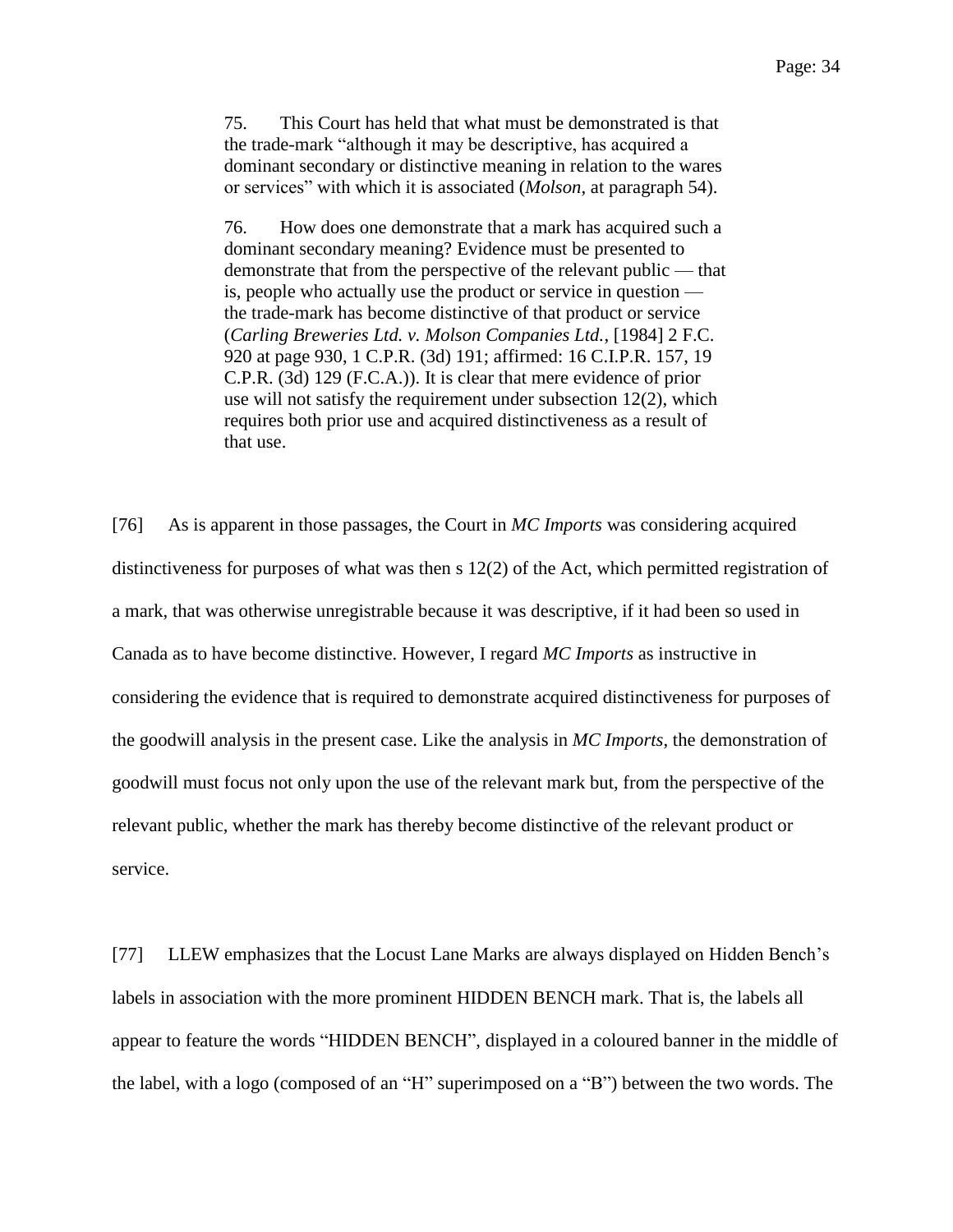upper half of the labels also features imagery of a farm house. Whichever of the Locust Lane Marks may appear on the label is displayed on the lower half of the label, in black font and surrounded by other information (sometimes in more prominent font) about the wine and winery.

[78] In considering LLEW's argument, I am conscious of the guidance in *Masterpiece* explained earlier in these Reasons that, in conducting a confusion analysis under the second element of the passing off test, the degree of resemblance must be assessed by considering only those characteristics that define the relevant trademark itself (at para 61). However, in assessing the establishment of goodwill under the first element of the test, I agree with LLEW that it is necessary to examine the context in which the Locust Lane Marks are used. Given the manner in which the Locust Lane Marks are used on the labels in the context of more prominent and nondescriptive marks, it is difficult to conclude from such use that it will have engendered in the minds of Hidden Bench's customers a secondary meaning of the sort necessary to establish acquired distinctiveness in relation to the descriptive marks. I therefore agree with LLEW's position that Hidden Bench's evidence of its sales volumes is insufficient evidence of consumer perceptions to establish reputation or goodwill in any of the Locust Lane Marks.

[79] In addition to its sales volume and resulting exposure to its product labels, Hidden Bench also relies on its use of the Locust Lane Marks on its website to support its claim of acquired distinctiveness and associated reputation and goodwill. However, whether focusing upon the tasting notes, the references to the wines displayed on the online sales portion of Hidden Bench's website, or other locations on the website where the words "Locust Lane" appear, there is no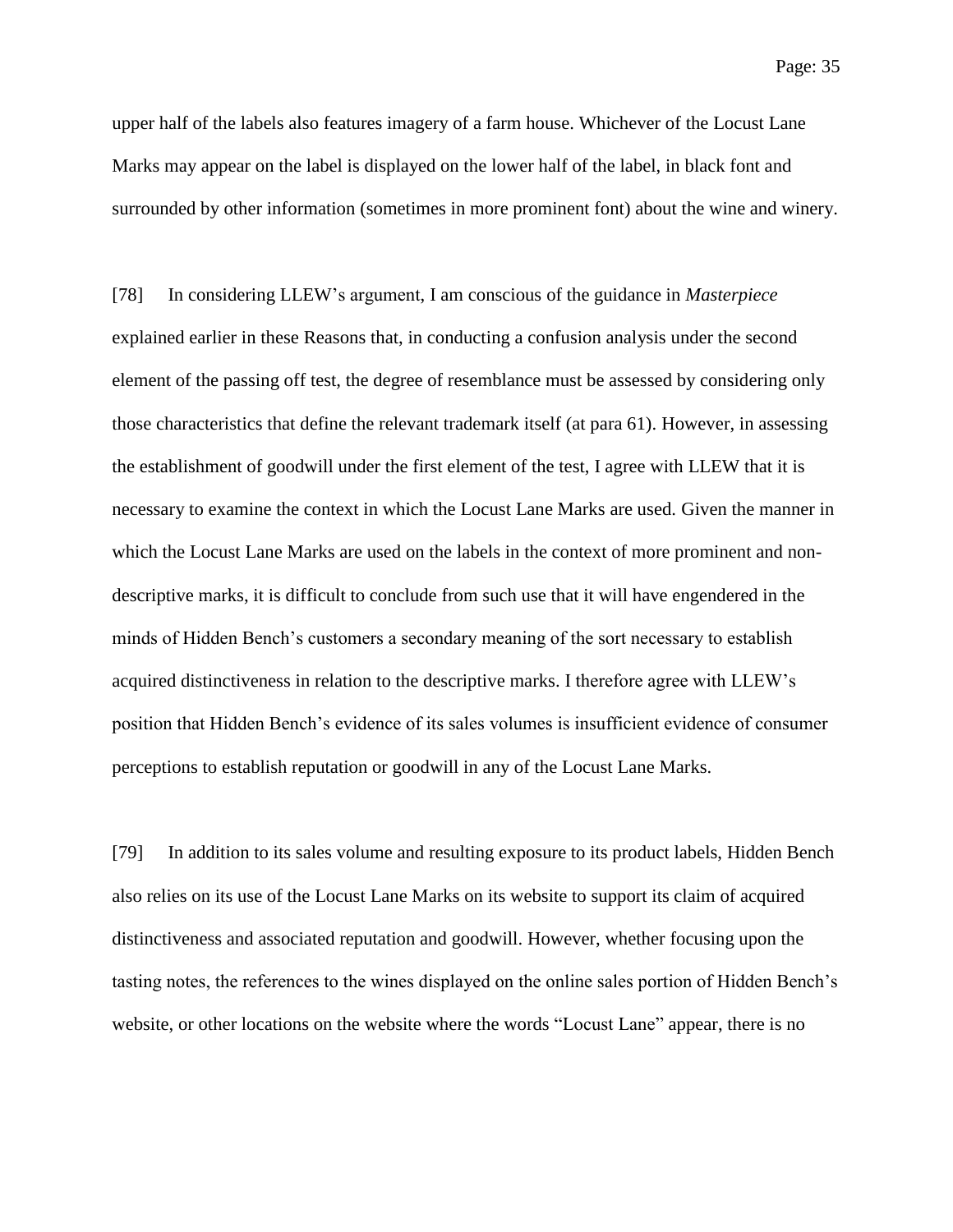evidence of the volume of consumer traffic to these locations. The evidence related to the website therefore adds little support to Hidden Bench's position.

[80] I reach the same conclusions with respect to Mr. Thiel's other evidence including awards and favourable product reviews. While these speak to the quality of Hidden Bench's wines, there is no evidence as to the resulting volume of consumer exposure to Hidden Bench's goods and services, let alone exposure to the Locust Lane Marks about which the goodwill analysis is concerned.

[81] In summary, the evidence adduced is not sufficient for Hidden Bench to surmount the heavy onus it bears to establish that, from the perspective of the consumer, its descriptive marks have acquired a secondary meaning so as to make them distinctive of Hidden Bench's goods and services. As noted earlier in these Reasons, acquired distinctiveness is only one of several factors that courts have considered in determining the existence of reputation or goodwill for the purposes of a passing off action. However, in assessing Hidden Bench's acquired distinctiveness arguments, I have also considered and rejected as insufficient its evidence on other factors such as length of use, volume of sales, and extent and duration of advertising and marketing. On the facts of this application, where the passing off claim relies on use of unregistered descriptive marks, Hidden Bench's failure to show acquired distinctiveness results in inability to establish the goodwill necessary to succeed in its claim under s 7(b) of the Act.

(2) Deception of the Public due to a Misrepresentation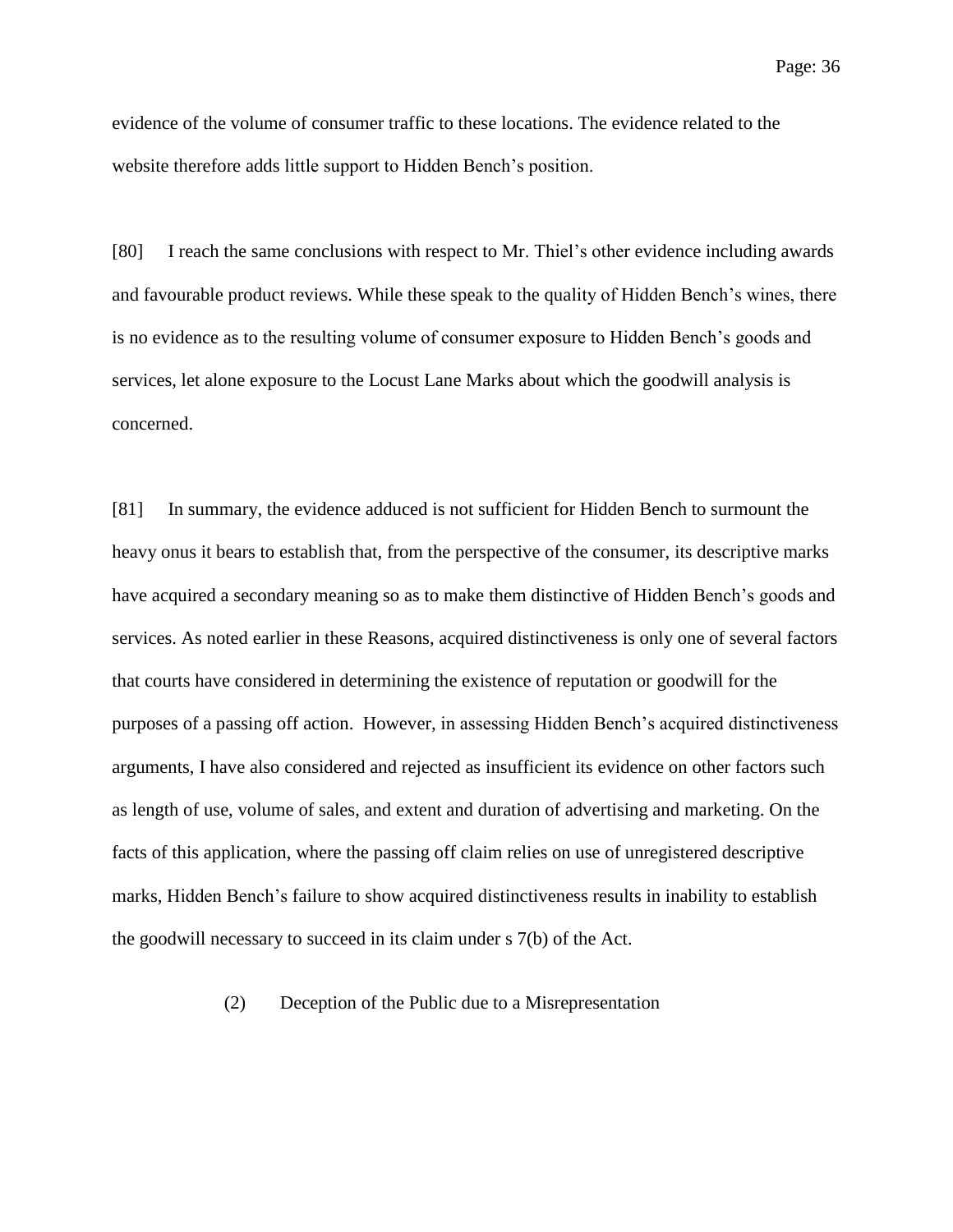Page: 37

[82] The second element of the test for a passing off claim under s 7(b) requires the claimant to show a misrepresentation creating confusion in the public (see *Kirkbi* at para 68). In assessing confusion, the Court must consider the non-exclusive list of factors set out in s 6(5) of the Act. Those factors include the inherent and acquired distinctiveness of the claimant's mark which, as explained above, Hidden Bench is unable to establish.

[83] Of course, there are other factors at play in the confusion analysis, including the degree of resemblance between the parties' marks, which has been described as the statutory factor that is often likely to have the greatest effect on the confusion analysis (see *Masterpiece* at para 49). I would note that I have difficulty envisioning a situation where, even following consideration of the other factors, confusion would result in the context of a claimant's mark that lacks both inherent and acquired distinctiveness. However, as Hidden Bench has not established the goodwill associated with the Locust Lane Marks necessary to succeed in a passing off claim, it is unnecessary for the Court to conduct a confusion analysis in the case at hand.

(3) Actual or Potential Damage to the Applicant

[84] Similarly, as the passing off claim cannot succeed in the absence of goodwill, it is unnecessary to consider the third element of the test – actual or potential damage to the claimant.

C. *Has LLEW passed off its goods or services as and for those ordered or requested, contrary to paragraph 7(c) of the Act?*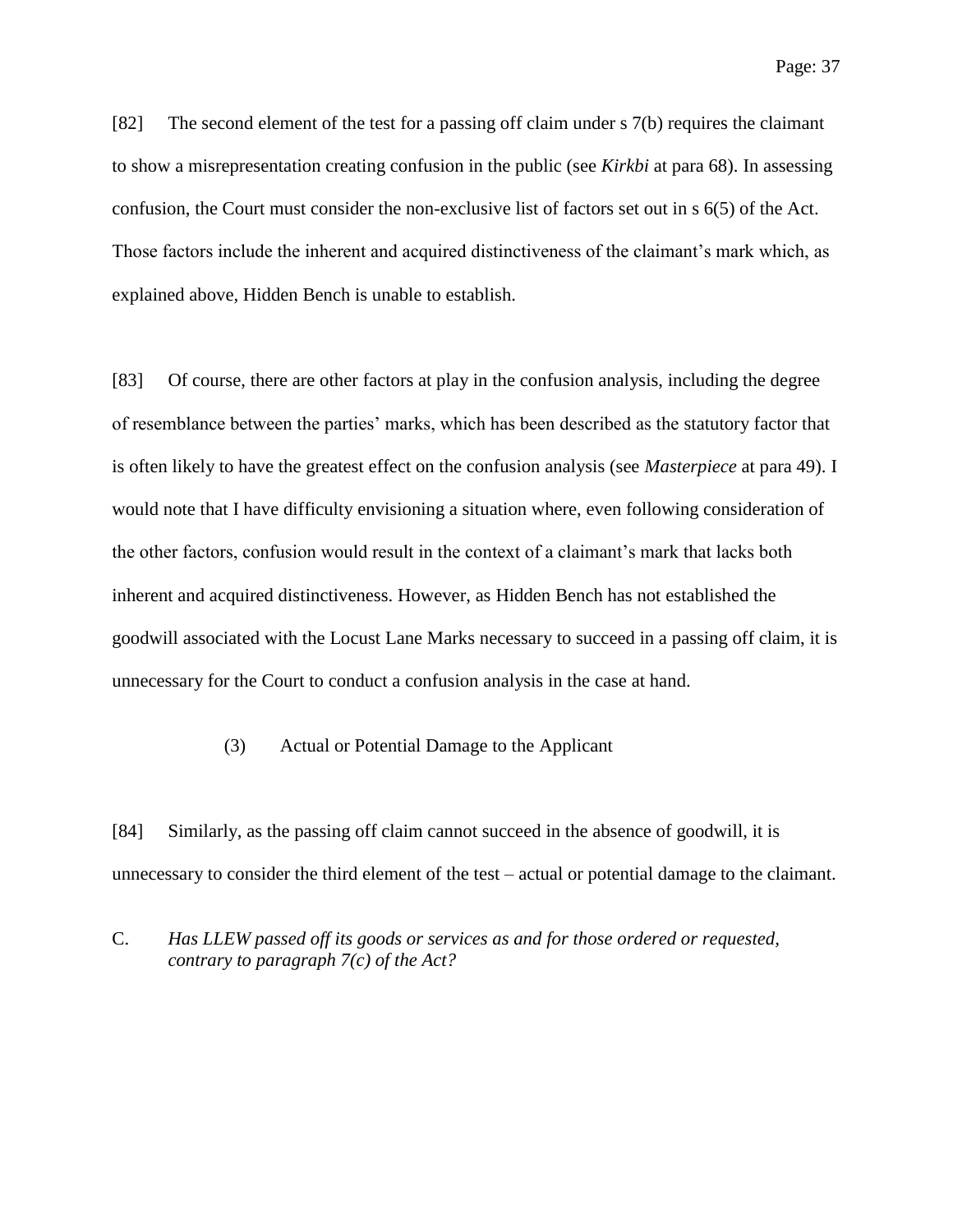[85] As LLEW submits, there is no evidence that its goods or services were substituted as and for goods or services ordered or requested from Hidden Bench. Therefore, the claim under s 7(c) of the Act must fail.

D. *Is Hidden Bench entitled to any of the relief requested in its Notice of Application?*

[86] As Hidden Bench has not made out its claims under either ss 7(b) or (c) of the Act, it is not entitled to any of the relief claimed.

## V. **Costs**

[87] Each of the parties has sought costs in the event it prevailed in this application. At the hearing, it was agreed that they would make written submissions on the disposition of costs following issuance of the Court's decision on the merits, with the successful party's submissions due within seven days of the decision and the unsuccessful party's submissions due seven days after that. My Judgment will so provide.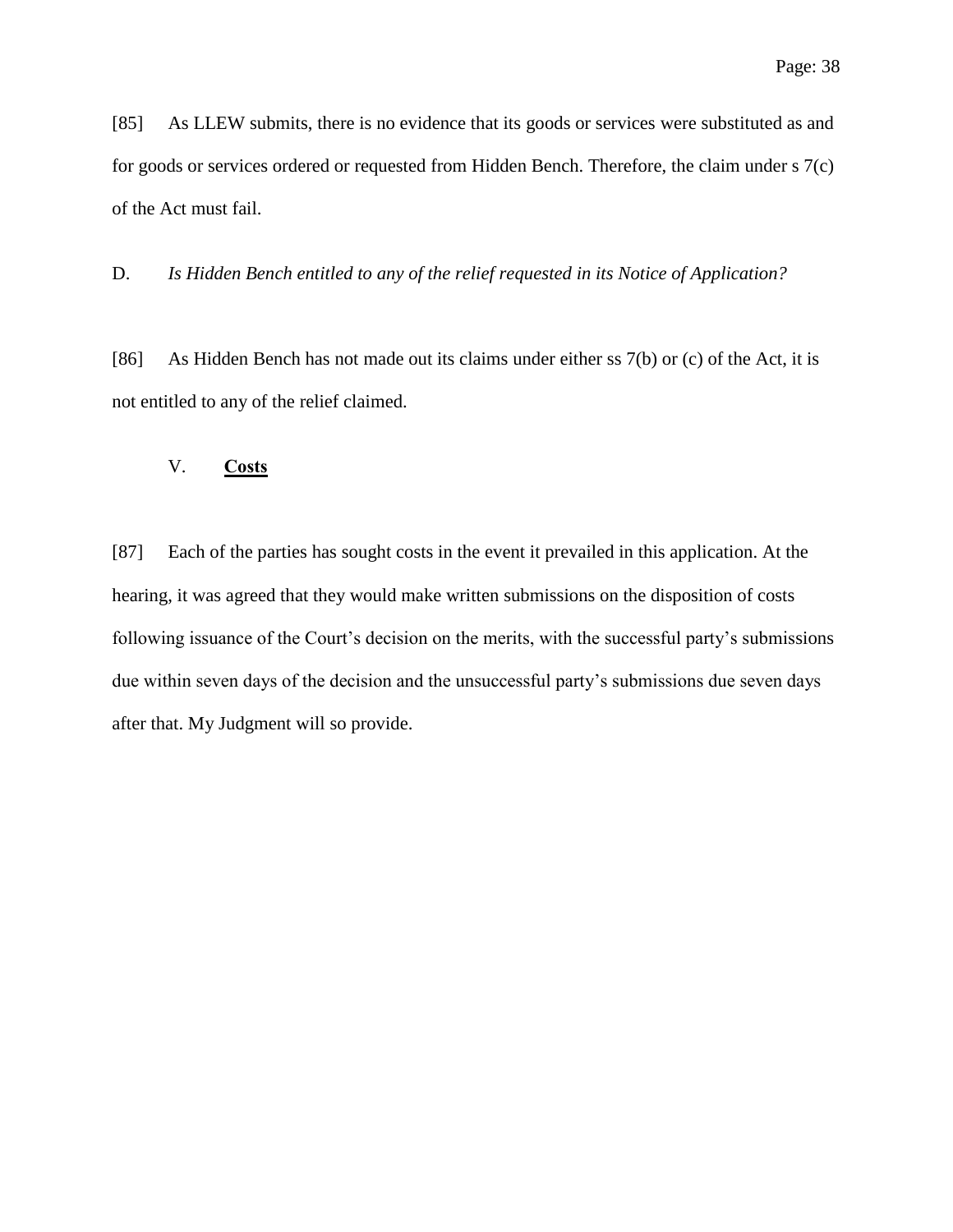### **JUDGMENT IN T-408-20**

## **THIS COURT'S JUDGMENT** is that:

1. This application is dismissed.

2. The Respondent shall serve and file its written submissions on costs of this application within seven days of the date of this Judgment, and the Applicant shall serve and file its written submissions in response within seven days of service of the Respondent's submissions. Each party's submissions shall be limited to three pages in length, exclusive of any supporting bill of costs, evidence or authorities.

> "Richard F. Southcott" Judge